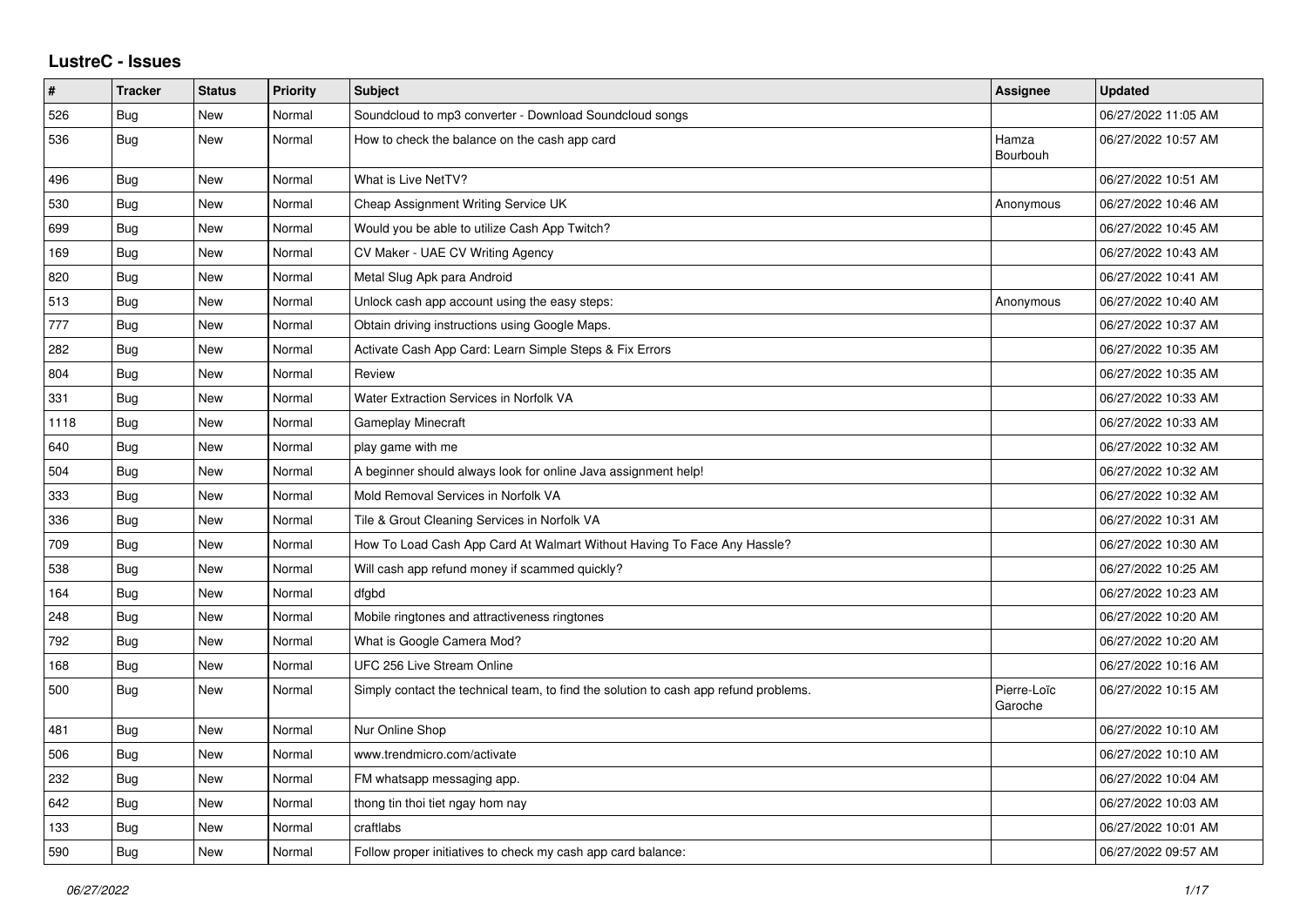| $\vert$ # | <b>Tracker</b> | <b>Status</b> | <b>Priority</b> | <b>Subject</b>                                                                                                                               | <b>Assignee</b>        | <b>Updated</b>      |
|-----------|----------------|---------------|-----------------|----------------------------------------------------------------------------------------------------------------------------------------------|------------------------|---------------------|
| 490       | <b>Bug</b>     | New           | Normal          | Unlock cash app account by getting quick solutions from the technical executives                                                             |                        | 06/27/2022 09:57 AM |
| 675       | Bug            | New           | Normal          | What Are Smart Tactics To Fix Cash App Transfer Failed Hurdles?                                                                              |                        | 06/27/2022 09:51 AM |
| 275       | Bug            | New           | Normal          | Activate Cash App Card With Or Without QR - Step By Step Guide                                                                               | Pierre-Loïc<br>Garoche | 06/27/2022 09:48 AM |
| 639       | Bug            | <b>New</b>    | Normal          | thong tin chinh xac                                                                                                                          |                        | 06/27/2022 09:48 AM |
| 822       | <b>Bug</b>     | New           | Normal          | Dowload Your Boyfriend Game                                                                                                                  |                        | 06/27/2022 09:48 AM |
| 798       | <b>Bug</b>     | New           | Normal          | Who Is an ETL Engineer                                                                                                                       |                        | 06/27/2022 09:48 AM |
| 76        | <b>Bug</b>     | New           | Normal          | Import error: Load error: imported node real_to_int declared in a regular Lustre file. File "include/conv.lusi", line 1,<br>characters 0-64: |                        | 06/27/2022 09:43 AM |
| 258       | Bug            | New           | Normal          | Fake Nike Dunk High AMBUSH Deep Royal                                                                                                        |                        | 06/27/2022 09:41 AM |
| 190       | Bug            | New           | Normal          | All About Cash App Transfer Fail Problems                                                                                                    |                        | 06/27/2022 09:37 AM |
| 347       | Bug            | New           | Normal          | Eco/Green Cleaning Services in Chesapeake VA                                                                                                 |                        | 06/27/2022 09:35 AM |
| 819       | Bug            | New           | Normal          | Metal Slug Apk para Android                                                                                                                  |                        | 06/27/2022 09:35 AM |
| 244       | <b>Bug</b>     | New           | Normal          | Quels sont les avantages des stations de radio en ligne.                                                                                     |                        | 06/27/2022 09:34 AM |
| 988       | <b>Bug</b>     | New           | Normal          | <b>Medicinal Mushrooms</b>                                                                                                                   |                        | 06/27/2022 09:33 AM |
| 503       | Bug            | New           | Normal          | Youtube Premium Apk free download for Android                                                                                                |                        | 06/27/2022 09:29 AM |
| 634       | <b>Bug</b>     | New           | Normal          | Buy Vidalista Tablets (Tadalafil) at [\$25 OFF + Free Shipping] Vidalistatablets                                                             |                        | 06/27/2022 09:29 AM |
| 525       | Bug            | New           | Normal          | If you don't have a QR code: How to activate cash app card in app                                                                            |                        | 06/27/2022 09:27 AM |
| 614       | Bug            | New           | Normal          | Como baixar o MOD APK no celular                                                                                                             |                        | 06/27/2022 09:26 AM |
| 508       | <b>Bug</b>     | New           | Normal          | hire a professional dissertation help                                                                                                        |                        | 06/27/2022 09:20 AM |
| 480       | Bug            | New           | Normal          | Nur Online Shop                                                                                                                              |                        | 06/27/2022 09:18 AM |
| 380       | <b>Bug</b>     | New           | Normal          | Moving Services in McLean VA                                                                                                                 |                        | 06/27/2022 09:16 AM |
| 489       | Bug            | New           | Normal          | Get cash app refund instantly if sent to the wrong person                                                                                    |                        | 06/27/2022 09:12 AM |
| 726       | <b>Bug</b>     | New           | Normal          | Mobile Application Development Services                                                                                                      |                        | 06/27/2022 09:10 AM |
| 234       | Bug            | New           | Normal          | My Personal Experience With the College Writing Services                                                                                     |                        | 06/27/2022 09:09 AM |
| 772       | <b>Bug</b>     | New           | Normal          | united airlines baggage policy                                                                                                               |                        | 06/27/2022 09:09 AM |
| 146       | <b>Bug</b>     | New           | Normal          | bayabais                                                                                                                                     |                        | 06/27/2022 09:03 AM |
| 492       | <b>Bug</b>     | New           | Normal          | HD Streamz MOD APK v3.5.5 (Keine Werbung)                                                                                                    |                        | 06/27/2022 09:01 AM |
| 652       | Bug            | New           | Normal          | Sesame Health Benefits                                                                                                                       |                        | 06/27/2022 08:59 AM |
| 657       | <b>Bug</b>     | New           | Normal          | Coconut Nutrition Facts And Health Benefits                                                                                                  |                        | 06/27/2022 08:56 AM |
| 113       | Bug            | New           | Normal          | ufc 254 live                                                                                                                                 |                        | 06/27/2022 08:54 AM |
| 959       | <b>Bug</b>     | New           | Normal          | Get connected with cash app team-How to get money off cash app at walmart without card                                                       |                        | 06/27/2022 08:52 AM |
| 653       | Bug            | New           | Normal          | Jujube (Jinjoles): Properties And Health Benefits                                                                                            |                        | 06/27/2022 08:47 AM |
| 228       | Bug            | New           | Normal          | Why Does Cash App Transaction Failed? - Here Is the Answer                                                                                   |                        | 06/27/2022 08:44 AM |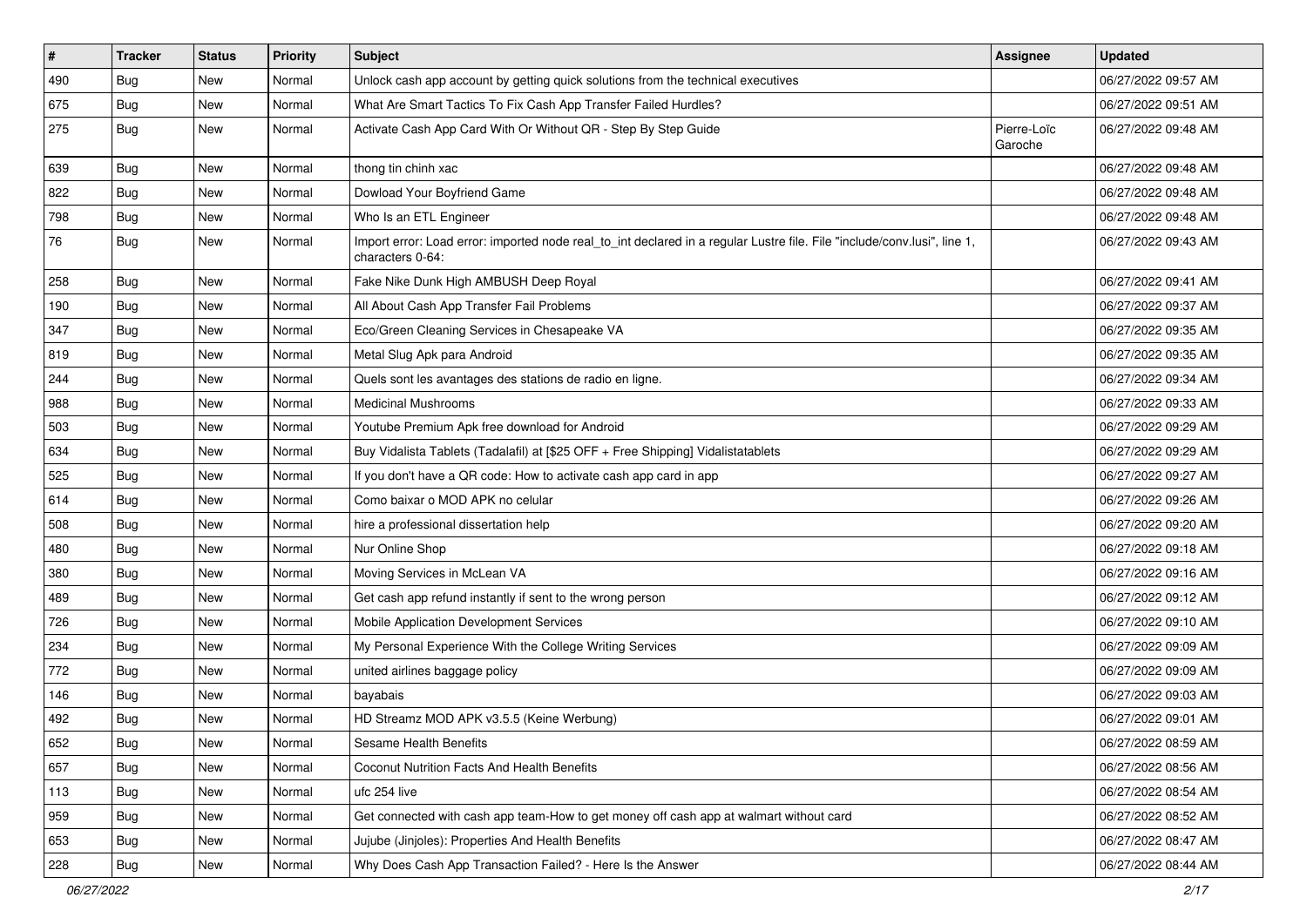| #    | <b>Tracker</b> | <b>Status</b> | Priority | <b>Subject</b>                                                                           | <b>Assignee</b>        | <b>Updated</b>      |
|------|----------------|---------------|----------|------------------------------------------------------------------------------------------|------------------------|---------------------|
| 591  | Bug            | New           | Normal   | How To Find Facebook Modifications For Your Spotify Premium Apk?                         |                        | 06/27/2022 08:41 AM |
| 531  | Bug            | New           | Normal   | Cheap Assignment Writing Service UK                                                      | Anonymous              | 06/27/2022 08:39 AM |
| 262  | <b>Bug</b>     | New           | Normal   | It this true to dealing Wuth                                                             |                        | 06/27/2022 08:39 AM |
| 497  | Bug            | New           | Normal   | Fake Nike Dunk Low Off-White Lot 50                                                      |                        | 06/27/2022 08:33 AM |
| 785  | <b>Bug</b>     | New           | Normal   | How To Get Money Off Cash App Without Card Or With A Card?                               |                        | 06/27/2022 08:28 AM |
| 251  | Bug            | New           | Normal   | All About Cash App Transfer Fail Problems                                                | Pierre-Loïc<br>Garoche | 06/27/2022 08:25 AM |
| 515  | Bug            | New           | Normal   | Fragment Nike Dunk High Tokyo Fake                                                       |                        | 06/27/2022 08:24 AM |
| 157  | <b>Bug</b>     | New           | Normal   | Forget cash app pin                                                                      |                        | 06/27/2022 08:18 AM |
| 495  | <b>Bug</b>     | New           | Normal   | Twitch Clip Downloader Download Twitch Clips Online 2021                                 |                        | 06/27/2022 08:17 AM |
| 528  | <b>Bug</b>     | New           | Normal   | Korean Mag                                                                               |                        | 06/27/2022 08:14 AM |
| 345  | <b>Bug</b>     | New           | Normal   | Stain Protection Services in Chesapeake VA                                               |                        | 06/27/2022 08:07 AM |
| 514  | Bug            | <b>New</b>    | Normal   | Trans-Caribbean                                                                          |                        | 06/27/2022 08:06 AM |
| 720  | <b>Bug</b>     | New           | Normal   | How does Cash App Phone Number provide a quick treatment?                                |                        | 06/27/2022 08:02 AM |
| 556  | Bug            | New           | Normal   | Play Game Mod Apk With Your Friends                                                      |                        | 06/27/2022 08:01 AM |
| 584  | <b>Bug</b>     | New           | Normal   | Want the cash app customer service number to check balance?                              |                        | 06/27/2022 08:00 AM |
| 722  | <b>Bug</b>     | New           | Normal   | Vergrößern Sie Instagram-Fotos mit instazoom                                             | Christophe<br>Garion   | 06/27/2022 07:54 AM |
| 116  | Bug            | New           | Normal   | aertaeyg                                                                                 |                        | 06/27/2022 07:43 AM |
| 502  | <b>Bug</b>     | New           | Normal   | Les instructions pour définir des sonneries pour iPhone sont simples et faciles à suivre |                        | 06/27/2022 07:40 AM |
| 671  | Bug            | <b>New</b>    | Normal   | Hot games                                                                                | Pierre-Loïc<br>Garoche | 06/27/2022 07:40 AM |
| 75   | <b>Bug</b>     | New           | Normal   | exception File "checks/algebraicLoop.ml", line 368, characters 16-22: Assertion failed   |                        | 06/27/2022 07:37 AM |
| 667  | <b>Bug</b>     | New           | Normal   | What Is a Ringtone?                                                                      |                        | 06/27/2022 07:34 AM |
| 215  | <b>Bug</b>     | New           | Normal   | How For Top Level Cell Phone For You                                                     |                        | 06/27/2022 07:31 AM |
| 703  | <b>Bug</b>     | New           | Normal   | For real-time help, dial Facebook customer service number                                |                        | 06/27/2022 07:29 AM |
| 250  | <b>Bug</b>     | New           | Normal   | Reviews of phone ringtones                                                               |                        | 06/27/2022 07:29 AM |
| 158  | <b>Bug</b>     | New           | Normal   | dfghj zcvgh                                                                              |                        | 06/27/2022 07:28 AM |
| 498  | <b>Bug</b>     | New           | Normal   | Téléchargeur SoundCloud : SoundCloud en Mp3                                              | Christophe<br>Garion   | 06/27/2022 07:27 AM |
| 519  | Bug            | New           | Normal   | Are you finding online UK Assignment writers?                                            |                        | 06/27/2022 07:23 AM |
| 996  | Bug            | New           | Normal   | Cricut.com/setup                                                                         |                        | 06/27/2022 07:12 AM |
| 471  | Bug            | New           | Normal   | Residential Floor Cleaning Westchester MA                                                |                        | 06/27/2022 07:08 AM |
| 1018 | Bug            | New           | Normal   | So erhalten Sie ein kostenloses Hörbuch                                                  |                        | 06/27/2022 07:08 AM |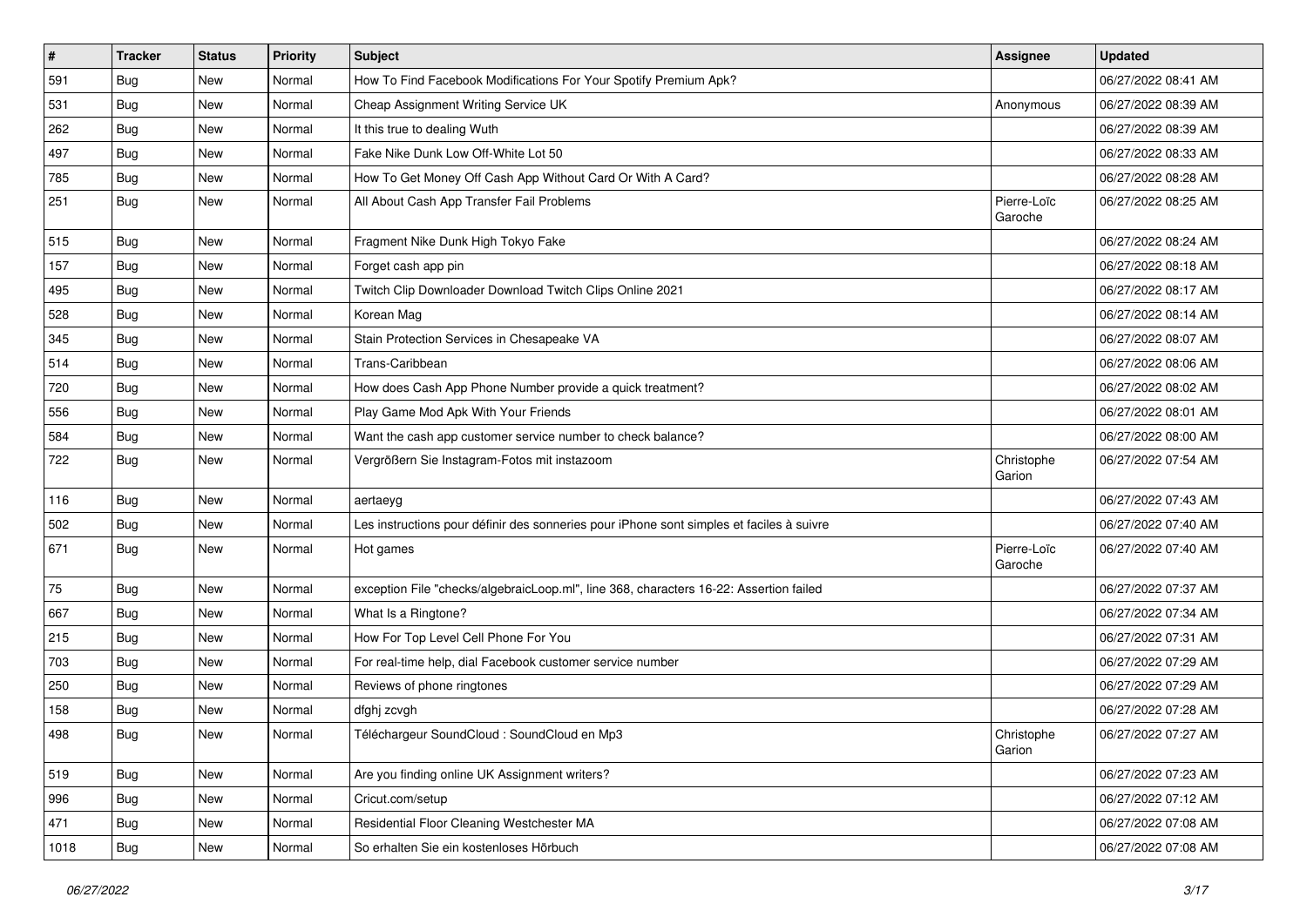| #   | <b>Tracker</b> | <b>Status</b> | <b>Priority</b> | <b>Subject</b>                                                                      | <b>Assignee</b>        | <b>Updated</b>      |
|-----|----------------|---------------|-----------------|-------------------------------------------------------------------------------------|------------------------|---------------------|
| 687 | <b>Bug</b>     | New           | Normal          | How to use twitch.tv/activate?                                                      |                        | 06/27/2022 07:08 AM |
| 550 | Bug            | <b>New</b>    | Normal          | Nederland FM - beste manieren om naar internationale radio op internet te luisteren |                        | 06/27/2022 07:04 AM |
| 317 | Bug            | New           | Normal          | Eco/Green Cleaning Services in Virginia Beach VA                                    |                        | 06/27/2022 07:03 AM |
| 565 | <b>Bug</b>     | New           | Normal          | How To Install RepelisPlus On Your Android Phone?                                   |                        | 06/27/2022 06:54 AM |
| 807 | Bug            | <b>New</b>    | Normal          | 1v1Battle is a strategic action 'Build and shoot' game                              |                        | 06/27/2022 06:52 AM |
| 246 | <b>Bug</b>     | New           | Normal          | The Beast App                                                                       |                        | 06/27/2022 06:50 AM |
| 618 | <b>Bug</b>     | New           | Normal          | Buy Steroids Online with OurMedicnes.com   Best Quality Steroids                    |                        | 06/27/2022 06:46 AM |
| 520 | Bug            | New           | Normal          | What Is The Major Role Of Cash.app/Help and Support Page?                           |                        | 06/27/2022 06:43 AM |
| 577 | Bug            | New           | Normal          | Follow these easy steps to make Admiral Casino Login                                |                        | 06/27/2022 06:34 AM |
| 727 | <b>Bug</b>     | New           | Normal          | Drive for speed simulator mod apk                                                   | Pierre-Loïc<br>Garoche | 06/27/2022 06:33 AM |
| 507 | <b>Bug</b>     | New           | Normal          | central.bitdefender.com                                                             |                        | 06/27/2022 06:31 AM |
| 188 | <b>Bug</b>     | <b>New</b>    | Normal          | Why are university students buying assignments online?                              | Pierre-Loïc<br>Garoche | 06/27/2022 06:19 AM |
| 505 | <b>Bug</b>     | New           | Normal          | www.trendmicro.com/activate                                                         |                        | 06/27/2022 06:15 AM |
| 797 | <b>Bug</b>     | <b>New</b>    | Normal          | Psychedelic                                                                         | Christophe<br>Garion   | 06/27/2022 06:07 AM |
| 487 | <b>Bug</b>     | <b>New</b>    | Normal          | Cheap Fake Dunks                                                                    |                        | 06/27/2022 06:01 AM |
| 588 | <b>Bug</b>     | New           | Normal          | YouTube Vanced Apk Manager App - Como instalá-lo                                    |                        | 06/27/2022 05:52 AM |
| 541 | <b>Bug</b>     | New           | Normal          | How to fix the cash app payment failed errors?                                      |                        | 06/27/2022 05:52 AM |
| 689 | Bug            | <b>New</b>    | Normal          | How to use twitch.tv/activate?                                                      |                        | 06/27/2022 05:44 AM |
| 715 | Bug            | New           | Normal          | Puppy Playtime Descargar gratis                                                     |                        | 06/27/2022 05:42 AM |
| 808 | <b>Bug</b>     | New           | Normal          | Sinnvolle Guten-Morgen-Grüße                                                        |                        | 06/27/2022 05:41 AM |
| 985 | Bug            | New           | Normal          | Find out the vitality of Facebook Phone Number:                                     |                        | 06/27/2022 05:39 AM |
| 780 | <b>Bug</b>     | New           | Normal          | <b>Best Whatsapp Modified APKs</b>                                                  | Pierre-Loïc<br>Garoche | 06/27/2022 05:38 AM |
| 315 | Bug            | New           | Normal          | Dissertation help UK                                                                |                        | 06/27/2022 05:29 AM |
| 532 | <b>Bug</b>     | New           | Normal          | My Assignment Help                                                                  |                        | 06/27/2022 05:29 AM |
| 484 | Bug            | <b>New</b>    | Normal          | UK best essay writing service                                                       |                        | 06/27/2022 05:20 AM |
| 181 | <b>Bug</b>     | New           | Normal          | <b>Healthcare Custom Writing Services</b>                                           |                        | 06/27/2022 05:18 AM |
| 534 | Bug            | New           | Normal          | Know how to initiate cash app refund by contacting the technical team               | Pierre-Loïc<br>Garoche | 06/27/2022 05:06 AM |
| 805 | Bug            | New           | Normal          | Ketamine Online Store                                                               | Christophe<br>Garion   | 06/27/2022 05:01 AM |
| 702 | <b>Bug</b>     | New           | Normal          | Avail Chime Customer Service to know How To Get Chime Bank Statement                |                        | 06/27/2022 04:59 AM |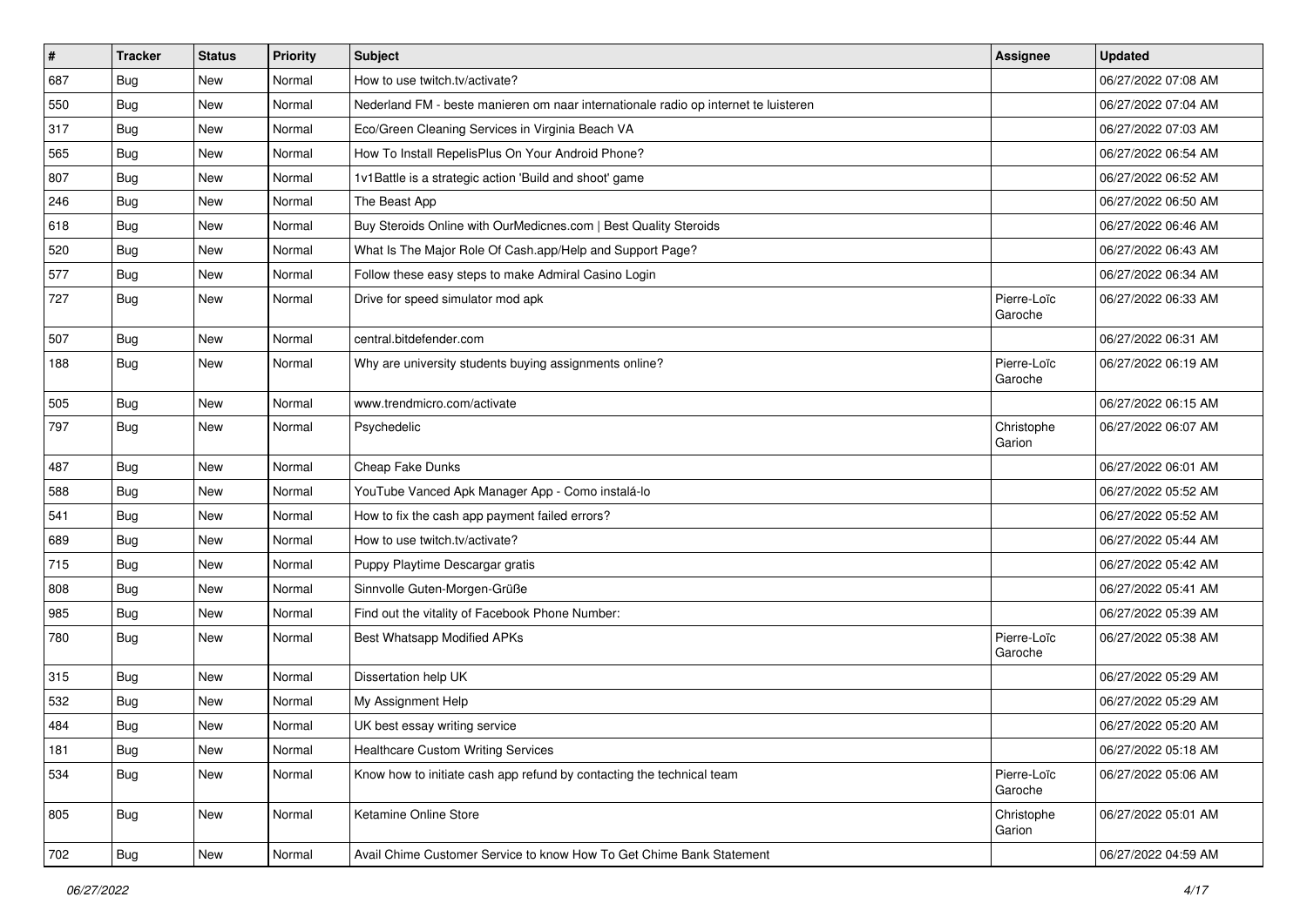| $\vert$ # | Tracker    | <b>Status</b> | <b>Priority</b> | <b>Subject</b>                                                                                                                                                                                                                                                        | <b>Assignee</b>        | <b>Updated</b>      |
|-----------|------------|---------------|-----------------|-----------------------------------------------------------------------------------------------------------------------------------------------------------------------------------------------------------------------------------------------------------------------|------------------------|---------------------|
| 694       | <b>Bug</b> | New           | Normal          | How to Get Guidance On How To Cash App Withdrawal Limit?                                                                                                                                                                                                              | Christophe<br>Garion   | 06/27/2022 04:58 AM |
| 978       | Bug        | New           | Normal          | Delamore Lodge is a place to stay.                                                                                                                                                                                                                                    |                        | 06/27/2022 04:57 AM |
| 523       | <b>Bug</b> | New           | Normal          | What Is The Right Google Account Recovery Aid To Regain Account Access?                                                                                                                                                                                               | Pierre-Loïc<br>Garoche | 06/27/2022 04:56 AM |
| 209       | <b>Bug</b> | New           | Normal          | Neglect to access old Cash App account considering message notice issue? Contact help.                                                                                                                                                                                |                        | 06/27/2022 04:49 AM |
| 194       | <b>Bug</b> | New           | Normal          | lace closure wigs                                                                                                                                                                                                                                                     |                        | 06/27/2022 04:48 AM |
| 782       | <b>Bug</b> | New           | Normal          | Comment faire une sonnerie téléphonique                                                                                                                                                                                                                               |                        | 06/27/2022 04:47 AM |
| 278       | <b>Bug</b> | New           | Normal          | Cash App Help & Solutions - Here You Will Get Better Assistance                                                                                                                                                                                                       |                        | 06/27/2022 04:41 AM |
| 1127      | Bug        | New           | Normal          | Is there any support to find Google Feud answers?                                                                                                                                                                                                                     |                        | 06/27/2022 04:27 AM |
| 544       | Bug        | New           | Normal          | Hey! I had a very cool idea to order our general picture on canvas for my family as a gift. But couldn't find a good<br>one. Once my friend advised me this article in which I found what I was looking for and gave a cool gift to my<br>family.                     |                        | 06/27/2022 04:10 AM |
| 596       | <b>Bug</b> | New           | Normal          | Kids Games                                                                                                                                                                                                                                                            |                        | 06/27/2022 04:08 AM |
| 267       | Bug        | New           | Normal          | How To Use Internet Radio Services To Listen To Your Favorite Songs                                                                                                                                                                                                   |                        | 06/27/2022 04:05 AM |
| 200       | Bug        | New           | Normal          | uiopi[o                                                                                                                                                                                                                                                               |                        | 06/27/2022 04:04 AM |
| 494       | Bug        | New           | Normal          | <b>Buy Discussion Post</b>                                                                                                                                                                                                                                            |                        | 06/27/2022 03:51 AM |
| 218       | Bug        | New           | Normal          | <b>Popular Educational trends</b>                                                                                                                                                                                                                                     |                        | 06/27/2022 03:49 AM |
| 656       | <b>Bug</b> | New           | Normal          | Kiwi Nutrition Facts And Health Benefits                                                                                                                                                                                                                              |                        | 06/27/2022 03:49 AM |
| 518       | <b>Bug</b> | New           | Normal          | How To Check The Balance Of Cash App Account By Taking Cash App Support?                                                                                                                                                                                              |                        | 06/27/2022 03:46 AM |
| 222       | Bug        | New           | Normal          | Social Profile links                                                                                                                                                                                                                                                  |                        | 06/27/2022 03:39 AM |
| 672       | Bug        | New           | Normal          | The easiest way to delete ringtones on iPhone                                                                                                                                                                                                                         |                        | 06/27/2022 03:38 AM |
| 138       | <b>Bug</b> | New           | Normal          | own-sweethome                                                                                                                                                                                                                                                         |                        | 06/27/2022 03:36 AM |
| 74        | <b>Bug</b> | New           | Normal          | const is not supported inside contract                                                                                                                                                                                                                                | Pierre-Loïc<br>Garoche | 06/27/2022 03:35 AM |
| 482       | Bug        | New           | Normal          | <b>Text Window</b>                                                                                                                                                                                                                                                    |                        | 06/27/2022 03:29 AM |
| 593       | Bug        | New           | Normal          | Eiffel Spark Ultimate C2 SN series is a fully synthetic range of advanced performance engine oils blended in high<br>performance fully synthetic (PAO – polyalphaolefin) basestocks fortified with advanced technology additive system,<br>specifically formulated to |                        | 06/27/2022 03:28 AM |
| 153       | Bug        | New           | Normal          | urgent loan online                                                                                                                                                                                                                                                    | Christophe<br>Garion   | 06/27/2022 03:27 AM |
| 966       | Bug        | New           | Normal          | How to Download the Filmes                                                                                                                                                                                                                                            |                        | 06/27/2022 03:25 AM |
| 211       | Bug        | New           | Normal          | Problem in Cash App rebate? Call Cash App customer service number for help.                                                                                                                                                                                           |                        | 06/27/2022 03:08 AM |
| 1077      | Bug        | New           | Normal          | Les excellentes façons d'utiliser ces images                                                                                                                                                                                                                          |                        | 06/27/2022 03:08 AM |
| 119       | <b>Bug</b> | New           | Normal          | klhjigyu                                                                                                                                                                                                                                                              |                        | 06/27/2022 03:07 AM |
| 292       | Bug        | New           | Normal          | Venmo to Cash App Transfer Of Money- Explore Here                                                                                                                                                                                                                     |                        | 06/27/2022 03:05 AM |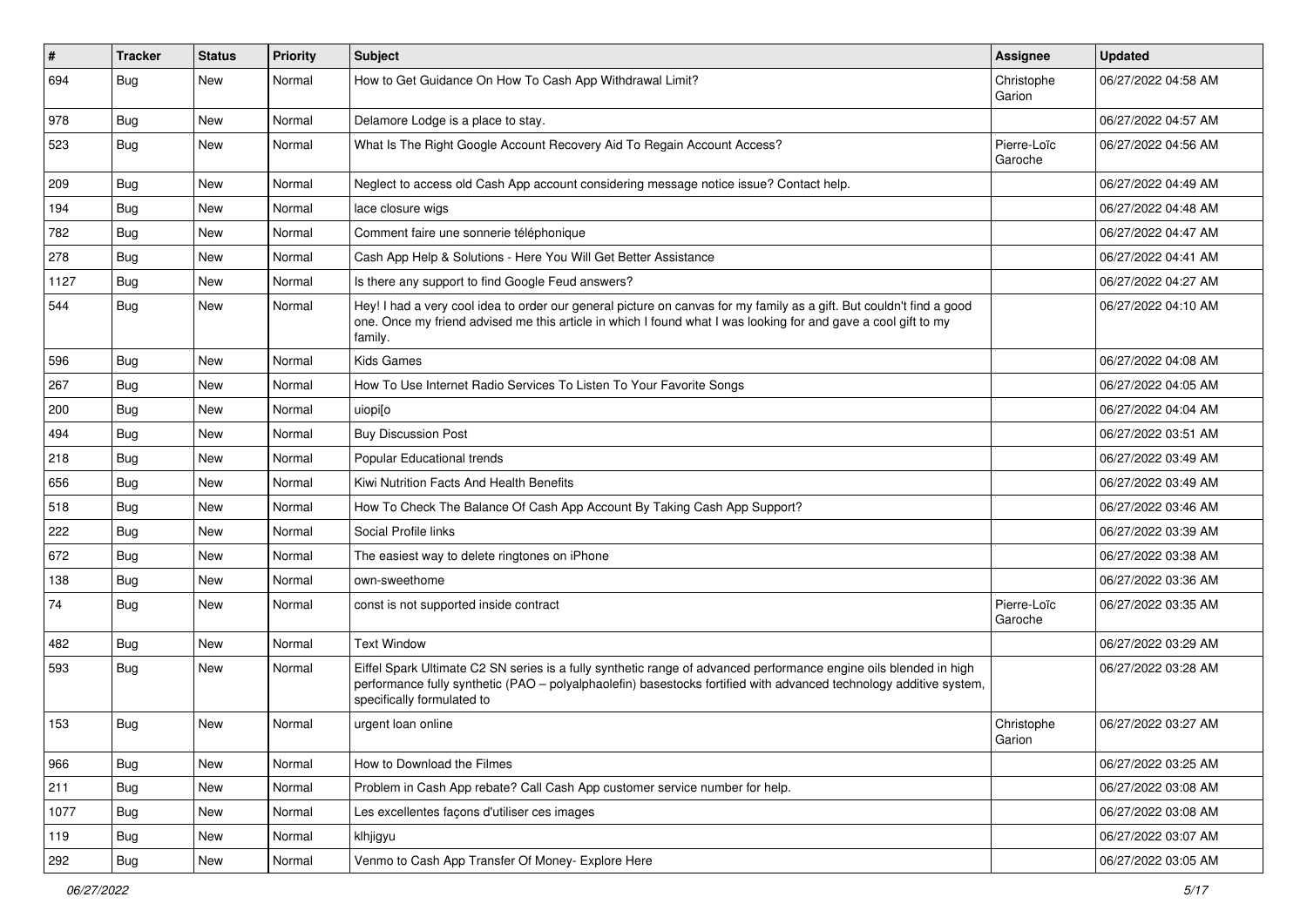| $\sharp$ | <b>Tracker</b> | <b>Status</b> | <b>Priority</b> | <b>Subject</b>                                                            | Assignee               | <b>Updated</b>      |
|----------|----------------|---------------|-----------------|---------------------------------------------------------------------------|------------------------|---------------------|
| 474      | <b>Bug</b>     | New           | Normal          | Floor Waxing Arlington MA                                                 |                        | 06/27/2022 03:03 AM |
| 501      | <b>Bug</b>     | New           | Normal          | How Do I Annihilate Cash App Transfer Failed Problems Effectively         | Pierre-Loïc<br>Garoche | 06/27/2022 02:49 AM |
| 696      | Bug            | New           | Normal          | How to Install the TuMangaOnline App                                      |                        | 06/27/2022 02:49 AM |
| 468      | Bug            | New           | Normal          | Floor Cleaning Westchester MA                                             |                        | 06/27/2022 02:41 AM |
| 1112     | <b>Bug</b>     | New           | Normal          | What Cash App Policy Says If Random Person Sent Me Money On Cash App?     |                        | 06/27/2022 02:39 AM |
| 561      | Bug            | New           | Normal          | Enjoy the Full YouTube Premium Experience With YouTube Premium Membership |                        | 06/27/2022 02:37 AM |
| 569      | <b>Bug</b>     | New           | Normal          | What is the incoming and outgoing mail server for Outlook IMAP settings?  | Pierre-Loïc<br>Garoche | 06/27/2022 02:29 AM |
| 167      | Bug            | <b>New</b>    | Normal          | instant loan without documents                                            | Anonymous              | 06/27/2022 02:27 AM |
| 261      | <b>Bug</b>     | New           | Normal          | Ringtone Downloads - Easy Ways Come Up With Your Own Ringtones            |                        | 06/27/2022 02:23 AM |
| 1001     | <b>Bug</b>     | New           | Normal          | Venmo Keep Saying Error?                                                  |                        | 06/27/2022 02:20 AM |
| 1117     | Bug            | New           | Normal          | Equal Words - Word search game for PC and Windows Phone                   |                        | 06/27/2022 02:12 AM |
| 488      | <b>Bug</b>     | New           | Normal          | Quick solution to solve cash app dispute by the technical team            |                        | 06/27/2022 02:04 AM |
| 632      | Bug            | New           | Normal          | CheapestMedsShop   100% Safe Medicines Online in UK & AUS.                |                        | 06/27/2022 02:04 AM |
| 616      | Bug            | New           | Normal          | Buy Anavar Tablets   Anavar For Sale in USA, UK & Australia               |                        | 06/27/2022 02:02 AM |
| 789      | <b>Bug</b>     | New           | Normal          | Full version                                                              |                        | 06/27/2022 02:01 AM |
| 196      | Bug            | New           | Normal          | Homoeobazaar For Homeopathy Medicines                                     |                        | 06/27/2022 01:58 AM |
| 372      | Bug            | New           | Normal          | Auto Transport Services in Arlington County VA                            |                        | 06/27/2022 01:42 AM |
| 154      | Bug            | New           | Normal          | fdgyyrut gyrtrw                                                           |                        | 06/27/2022 01:21 AM |
| 139      | Bug            | New           | Normal          | relseo                                                                    |                        | 06/27/2022 01:20 AM |
| 149      | Bug            | New           | Normal          | dftgy                                                                     |                        | 06/27/2022 01:11 AM |
| 114      | <b>Bug</b>     | <b>New</b>    | Normal          | <b>Medical Research Writing Services</b>                                  |                        | 06/27/2022 12:57 AM |
| 758      | Bug            | New           | Normal          | How Do I Study Consistently For Hours?                                    |                        | 06/27/2022 12:49 AM |
| 651      | <b>Bug</b>     | New           | Normal          | Salmon Health Benefits                                                    |                        | 06/27/2022 12:42 AM |
| 684      | Bug            | New           | Normal          | Difference between paper map and online map                               |                        | 06/27/2022 12:34 AM |
| 998      | <b>Bug</b>     | New           | Normal          | Is It Hard to Solve Wordle An                                             |                        | 06/27/2022 12:24 AM |
| 612      | <b>Bug</b>     | New           | Normal          | Luxury Slingshot Rental                                                   |                        | 06/27/2022 12:17 AM |
| 289      | Bug            | New           | Normal          | Recover Yahoo Mail Forgotten Password - Explore Kanata Chinese            |                        | 06/27/2022 12:14 AM |
| 619      | Bug            | New           | Normal          | Online Trusted Medicine Store in US for Health - Genericmedsupply         |                        | 06/27/2022 12:12 AM |
| 595      | Bug            | New           | Normal          | RFM Online - une révolution dans la gestion de l'identité numérique       |                        | 06/27/2022 12:05 AM |
| 143      | Bug            | New           | Normal          | Bob lace front wigs                                                       |                        | 06/26/2022 11:52 PM |
| 643      | Bug            | New           | Normal          | Oreo TV Apk Download                                                      |                        | 06/26/2022 11:50 PM |
| 159      | Bug            | New           | Normal          | xfguih njgkh                                                              |                        | 06/26/2022 11:38 PM |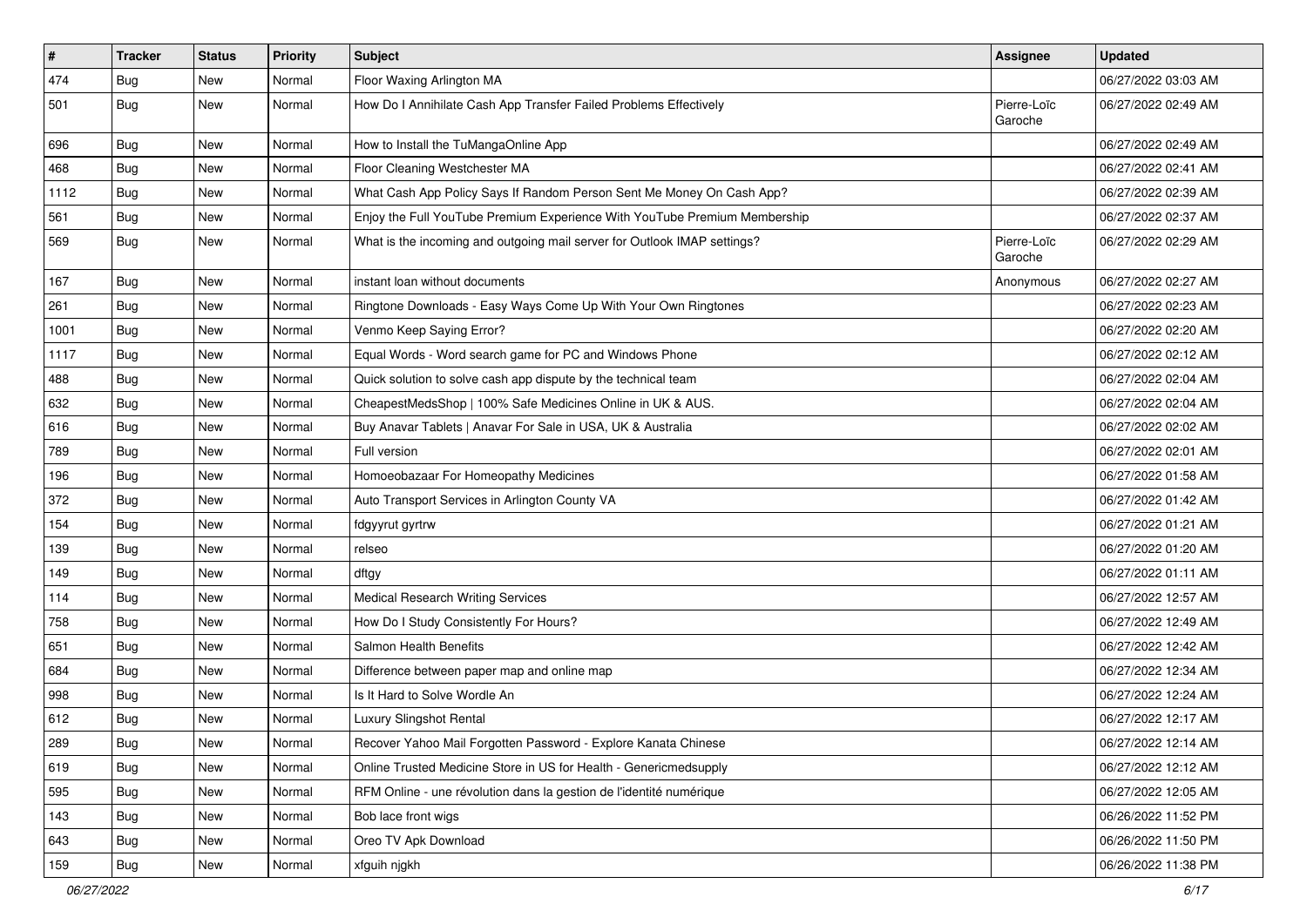| $\vert$ # | <b>Tracker</b> | <b>Status</b> | <b>Priority</b> | <b>Subject</b>                                                             | <b>Assignee</b>        | <b>Updated</b>      |
|-----------|----------------|---------------|-----------------|----------------------------------------------------------------------------|------------------------|---------------------|
| 697       | Bug            | New           | Normal          | How to Descargar Pura TV For Android                                       |                        | 06/26/2022 11:36 PM |
| 145       | <b>Bug</b>     | New           | Normal          | abdulbaissagar                                                             |                        | 06/26/2022 11:32 PM |
| 992       | <b>Bug</b>     | New           | Normal          | So vergrößern Sie Ihr Instagram-Profilbild                                 |                        | 06/26/2022 11:29 PM |
| 219       | <b>Bug</b>     | New           | Normal          | Free Ringtones for Cell Phones.                                            |                        | 06/26/2022 11:25 PM |
| 748       | Bug            | <b>New</b>    | Normal          | Il y a quelques façons d'obtenir des sonneries gratuites pour votre iPhone |                        | 06/26/2022 11:24 PM |
| 815       | Bug            | New           | Normal          | how do i call cash app customer service                                    | <b>Xavier Thirioux</b> | 06/26/2022 10:54 PM |
| 571       | <b>Bug</b>     | New           | Normal          | How may the Cash app dispute your trade?                                   | Pierre-Loïc<br>Garoche | 06/26/2022 10:48 PM |
| 962       | Bug            | New           | Normal          | Kostenlose Hörbücher                                                       |                        | 06/26/2022 10:45 PM |
| 183       | Bug            | New           | Normal          | Nursing Assignment Help Online                                             |                        | 06/26/2022 10:45 PM |
| 774       | <b>Bug</b>     | New           | Normal          | Follow proper initiatives                                                  |                        | 06/26/2022 10:40 PM |
| 269       | <b>Bug</b>     | New           | Normal          | Is there such a site for app design?                                       | Anonymous              | 06/26/2022 10:36 PM |
| 719       | Bug            | <b>New</b>    | Normal          | How Do I Send \$5000 Through Cash App Account With Ease?                   |                        | 06/26/2022 10:14 PM |
| 533       | Bug            | New           | Normal          | How to complete the homework assignments in economics in the easiest way?  |                        | 06/26/2022 10:12 PM |
| 938       | <b>Bug</b>     | New           | Normal          | Would you like to have your own ringtone                                   | Christophe<br>Garion   | 06/26/2022 09:54 PM |
| 645       | Bug            | New           | Normal          | thong tin chinh xac nhat hom nay                                           |                        | 06/26/2022 09:46 PM |
| 764       | Bug            | <b>New</b>    | Normal          | What is available to see what I can watch HBO Max?                         |                        | 06/26/2022 08:52 PM |
| 576       | Bug            | New           | Normal          | So laden Sie ein Instagram-Bild herunter                                   |                        | 06/26/2022 08:46 PM |
| 769       | Bug            | New           | Normal          | check my cash app                                                          |                        | 06/26/2022 08:33 PM |
| 280       | Bug            | <b>New</b>    | Normal          | Pacific Web Design                                                         |                        | 06/26/2022 08:18 PM |
| 512       | <b>Bug</b>     | New           | Normal          | The Importance Of Using Custom Writing Services                            |                        | 06/26/2022 08:04 PM |
| 460       | <b>Bug</b>     | New           | Normal          | Floor Cleaning Medford MA                                                  |                        | 06/26/2022 08:00 PM |
| 201       | <b>Bug</b>     | New           | Normal          | closure wig                                                                |                        | 06/26/2022 07:50 PM |
| 302       | <b>Bug</b>     | New           | Normal          | Auto Electrical Repair Services in Norcross GA                             |                        | 06/26/2022 07:49 PM |
| 939       | Bug            | <b>New</b>    | Normal          | Ability to change sound notifications                                      | Christophe<br>Garion   | 06/26/2022 07:37 PM |
| 970       | <b>Bug</b>     | New           | Normal          | The Amount Of Time Does Cash App Direct Deposit Time Take?                 |                        | 06/26/2022 07:32 PM |
| 655       | Bug            | New           | Normal          | Eggplant Health Benefits                                                   |                        | 06/26/2022 07:21 PM |
| 773       | <b>Bug</b>     | New           | Normal          | Spades - Play online free                                                  |                        | 06/26/2022 07:18 PM |
| 132       | Bug            | New           | Normal          | concrete-everything                                                        |                        | 06/26/2022 06:56 PM |
| 1104      | <b>Bug</b>     | New           | Normal          | Idle game fix bug                                                          |                        | 06/26/2022 06:52 PM |
| 690       | Bug            | New           | Normal          | campervan hire                                                             |                        | 06/26/2022 06:47 PM |
| 752       | <b>Bug</b>     | New           | Normal          | Plagerism checker                                                          |                        | 06/26/2022 06:33 PM |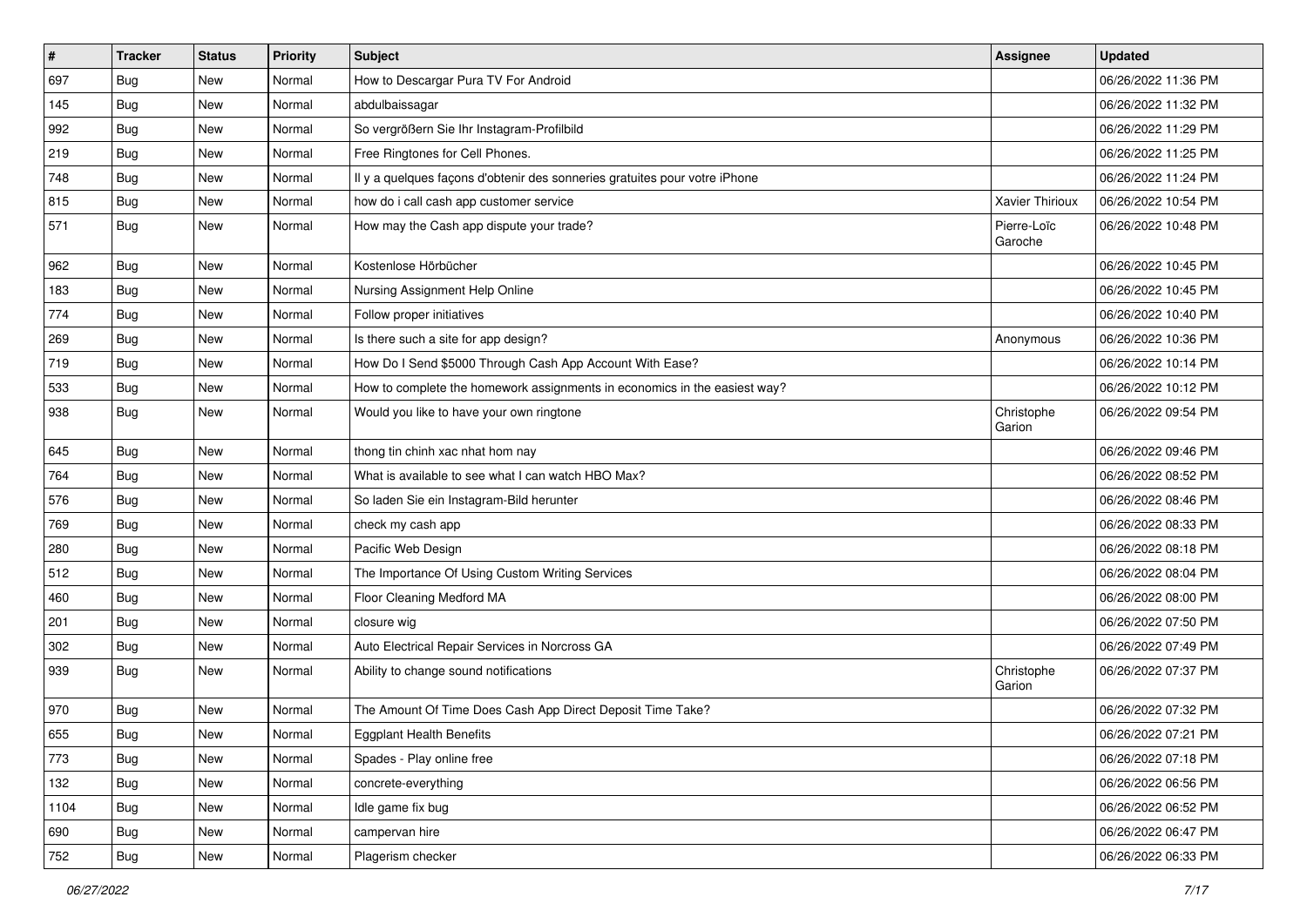| $\vert$ # | <b>Tracker</b> | <b>Status</b> | <b>Priority</b> | <b>Subject</b>                                                             | <b>Assignee</b>        | <b>Updated</b>      |
|-----------|----------------|---------------|-----------------|----------------------------------------------------------------------------|------------------------|---------------------|
| 795       | Bug            | New           | Normal          | Drift Boss - Exciting Race                                                 |                        | 06/26/2022 06:32 PM |
| 529       | Bug            | <b>New</b>    | Normal          | Thop TV APK - Free Download for Android                                    |                        | 06/26/2022 06:28 PM |
| 1108      | Bug            | New           | Normal          | Six Guns Mod Apk Answers Your Questions                                    |                        | 06/26/2022 06:26 PM |
| 585       | Bug            | New           | Normal          | What is cash app help number?                                              |                        | 06/26/2022 06:21 PM |
| 787       | Bug            | <b>New</b>    | Normal          | <b>Assured Assignment Help</b>                                             |                        | 06/26/2022 06:14 PM |
| 825       | Bug            | New           | Normal          | Lucky Patcher Download                                                     |                        | 06/26/2022 06:09 PM |
| 579       | Bug            | New           | Normal          | YOUR CV MAKES YOUR FIRST IMPRESSION                                        | Christophe<br>Garion   | 06/26/2022 06:07 PM |
| 1096      | Bug            | New           | Normal          | Race and experience new life.                                              |                        | 06/26/2022 06:07 PM |
| 129       | Bug            | <b>New</b>    | Normal          | xcvgbgh                                                                    |                        | 06/26/2022 06:01 PM |
| 730       | Bug            | New           | Normal          | Canon IJ Network Tool                                                      |                        | 06/26/2022 05:51 PM |
| 802       | Bug            | New           | Normal          | Who Is an ETL Engineer                                                     |                        | 06/26/2022 05:48 PM |
| 123       | Bug            | <b>New</b>    | Normal          | https://www.reddit.com/r/NRLgrandfinal2020/                                |                        | 06/26/2022 05:36 PM |
| 1116      | Bug            | <b>New</b>    | Normal          | ipTV smarts pro                                                            |                        | 06/26/2022 05:34 PM |
| 974       | Bug            | New           | Normal          | Watch NCAA Football Live Streaming Free                                    |                        | 06/26/2022 05:33 PM |
| 469       | Bug            | New           | Normal          | Germs Removal Westchester MA                                               |                        | 06/26/2022 05:31 PM |
| 622       | <b>Bug</b>     | New           | Normal          | CheapestMedsShop   100% Safe Medicines Online in UK & AUS.                 |                        | 06/26/2022 05:27 PM |
| 1098      | Bug            | <b>New</b>    | Normal          | Life of a Fisherman                                                        |                        | 06/26/2022 05:16 PM |
| 285       | Bug            | New           | Normal          | Have you ever written an essay?                                            |                        | 06/26/2022 05:15 PM |
| 673       | Bug            | <b>New</b>    | Normal          | Learn the basics of pixel art - Clear grid                                 |                        | 06/26/2022 04:57 PM |
| 716       | Bug            | New           | Normal          | La celebración de un BabyShower.                                           |                        | 06/26/2022 04:56 PM |
| 666       | Bug            | New           | Normal          | 470+ pages à colorier de Noël                                              |                        | 06/26/2022 04:55 PM |
| 535       | Bug            | <b>New</b>    | Normal          | Getting Tangled Problems When You Try To Apply For Cash App Delete Account | Christophe<br>Garion   | 06/26/2022 04:51 PM |
| 940       | Bug            | New           | Normal          | What is Plex and Is Plex Legal?                                            |                        | 06/26/2022 04:50 PM |
| 809       | Bug            | <b>New</b>    | Normal          | Smash Karts - immerse yourself in the exciting race                        |                        | 06/26/2022 04:49 PM |
| 644       | Bug            | New           | Normal          | <b>TeaTV App Review</b>                                                    |                        | 06/26/2022 04:40 PM |
| 120       | Bug            | New           | Normal          | ghfjtkx                                                                    | Pierre-Loïc<br>Garoche | 06/26/2022 04:31 PM |
| 801       | Bug            | <b>New</b>    | Normal          | Who Is an ETL Engineer                                                     |                        | 06/26/2022 04:29 PM |
| 750       | <b>Bug</b>     | New           | Normal          | Create a Report Template                                                   |                        | 06/26/2022 04:27 PM |
| 601       | Bug            | New           | Normal          | Best Essay Writing Service UK                                              | Pierre-Loïc<br>Garoche | 06/26/2022 04:23 PM |
| 1097      | <b>Bug</b>     | New           | Normal          | Race and experience new life.                                              |                        | 06/26/2022 04:22 PM |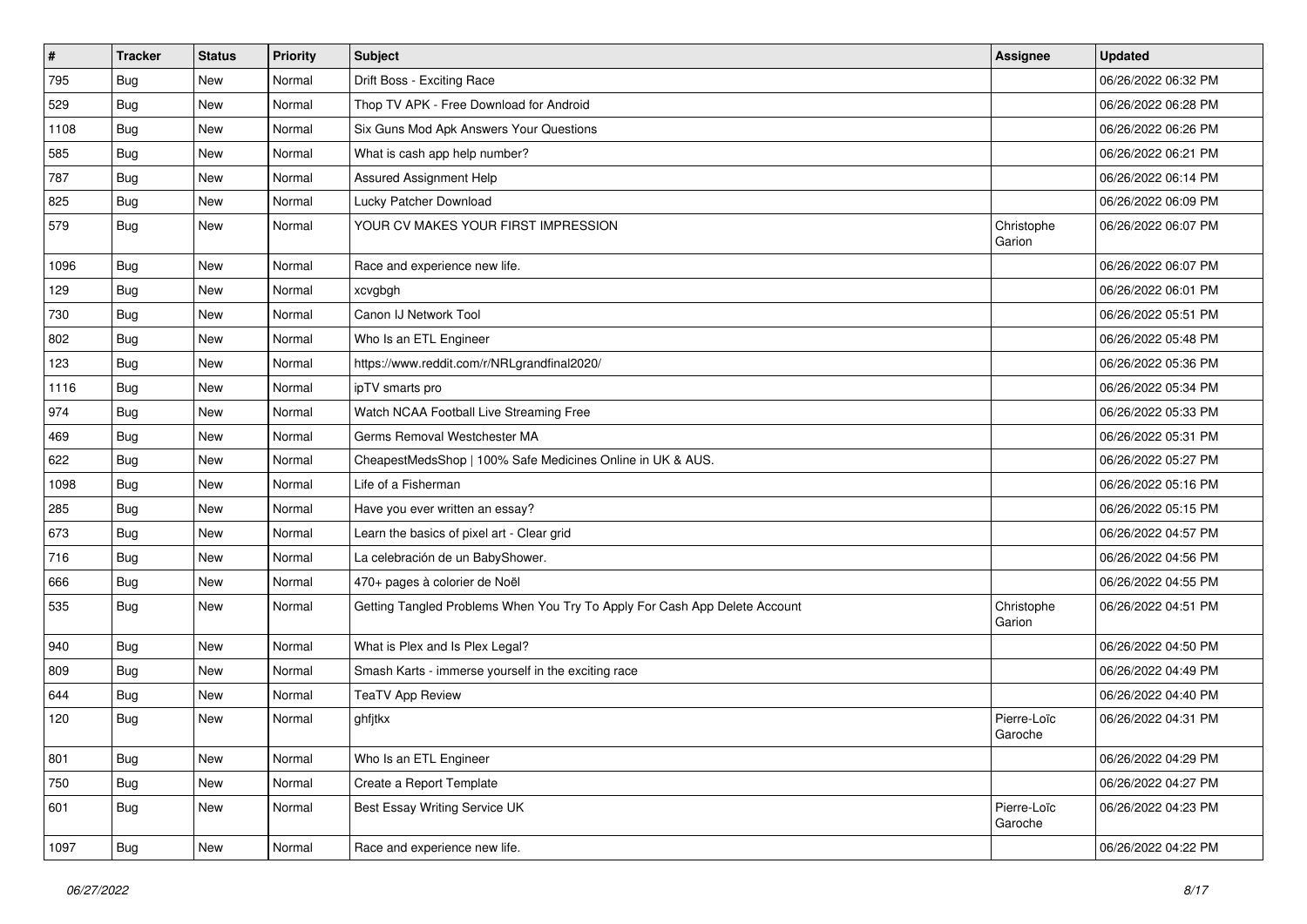| $\vert$ # | <b>Tracker</b> | <b>Status</b> | <b>Priority</b> | <b>Subject</b>                                                            | <b>Assignee</b>        | <b>Updated</b>      |
|-----------|----------------|---------------|-----------------|---------------------------------------------------------------------------|------------------------|---------------------|
| 712       | Bug            | New           | Normal          | <b>Tips and Tricks</b>                                                    |                        | 06/26/2022 04:19 PM |
| 233       | Bug            | <b>New</b>    | Normal          | Anauthorsway.com: My User Experience                                      |                        | 06/26/2022 04:14 PM |
| 817       | <b>Bug</b>     | New           | Normal          | Pacman 30th Anniversary                                                   |                        | 06/26/2022 04:13 PM |
| 631       | <b>Bug</b>     | New           | Normal          | How Can I Load Cash App Card at Walmart straight away?                    |                        | 06/26/2022 04:07 PM |
| 732       | Bug            | <b>New</b>    | Normal          | Get rectifications steps about why cash app transfer failed               |                        | 06/26/2022 03:28 PM |
| 284       | <b>Bug</b>     | New           | Normal          | All About Cash App Transfer Fail Problems                                 |                        | 06/26/2022 03:15 PM |
| 193       | Bug            | New           | Normal          | 18% Discount on Homeopathic medicines                                     |                        | 06/26/2022 03:13 PM |
| 674       | Bug            | New           | Normal          | The best game in 2021                                                     | Pierre-Loïc<br>Garoche | 06/26/2022 03:10 PM |
| 592       | Bug            | <b>New</b>    | Normal          | Deezer Premium APK - Baixe músicas de qualquer lugar do mundo de graça    |                        | 06/26/2022 02:55 PM |
| 247       | Bug            | New           | Normal          | best 4 Channel Amp                                                        |                        | 06/26/2022 02:47 PM |
| 312       | <b>Bug</b>     | New           | Normal          | Stain Protection Services in Virginia Beach VA                            |                        | 06/26/2022 02:46 PM |
| 582       | Bug            | New           | Normal          | Cash App Won't Let Me Send Money If There Is A Low Balance Available      | Pierre-Loïc<br>Garoche | 06/26/2022 02:39 PM |
| 573       | Bug            | <b>New</b>    | Normal          | Experimente lo mejor en la aplicación Apk de juegos gratis                |                        | 06/26/2022 02:11 PM |
| 961       | Bug            | New           | Normal          | TeaTv is an Android                                                       |                        | 06/26/2022 02:02 PM |
| 589       | Bug            | New           | Normal          | How can I get the cash app phone number of customer support?              |                        | 06/26/2022 01:59 PM |
| 754       | Bug            | <b>New</b>    | Normal          | Cómo descargar tonos gratis de teléfono celular                           |                        | 06/26/2022 01:56 PM |
| 568       | Bug            | New           | Normal          | Instale a versão mais recente do YouTube Premium                          |                        | 06/26/2022 01:53 PM |
| 768       | Bug            | <b>New</b>    | Normal          | Where can you buy best jackets online?                                    |                        | 06/26/2022 01:50 PM |
| 144       | Bug            | New           | Normal          | curly bob lace front wigs                                                 |                        | 06/26/2022 01:44 PM |
| 705       | <b>Bug</b>     | New           | Normal          | wuxiaworld                                                                |                        | 06/26/2022 01:43 PM |
| 784       | Bug            | <b>New</b>    | Normal          | How To Add Money On Cash App Card And Check The Funds?                    |                        | 06/26/2022 01:43 PM |
| 553       | <b>Bug</b>     | New           | Normal          | Cinema HD APK - Free Movie Enjoyment App on Android                       |                        | 06/26/2022 01:39 PM |
| 735       | <b>Bug</b>     | New           | Normal          | A quick fix of how to get money back from cash app stocks                 |                        | 06/26/2022 01:31 PM |
| 265       | Bug            | <b>New</b>    | Normal          | 3 Faq's On Downloading To Your Apple Ipod                                 |                        | 06/26/2022 01:26 PM |
| 623       | <b>Bug</b>     | New           | Normal          | Listen to online radio stations for mobile phones                         |                        | 06/26/2022 01:20 PM |
| 759       | Bug            | New           | Normal          | Canon IJ Network Tool                                                     | Pierre-Loïc<br>Garoche | 06/26/2022 01:17 PM |
| 88        | Bug            | New           | Normal          | kind2 output: When for node arguments                                     | Pierre-Loïc<br>Garoche | 06/26/2022 01:11 PM |
| 555       | <b>Bug</b>     | New           | Normal          | web design development in hyderabad                                       |                        | 06/26/2022 01:08 PM |
| 537       | <b>Bug</b>     | <b>New</b>    | Normal          | Get tech assistance with customer support on ATT Yahoo email login issue. |                        | 06/26/2022 01:06 PM |
| 664       | <b>Bug</b>     | New           | Normal          | Tea TV Apk Download - The Best Way to Watch Movies Offline                |                        | 06/26/2022 12:59 PM |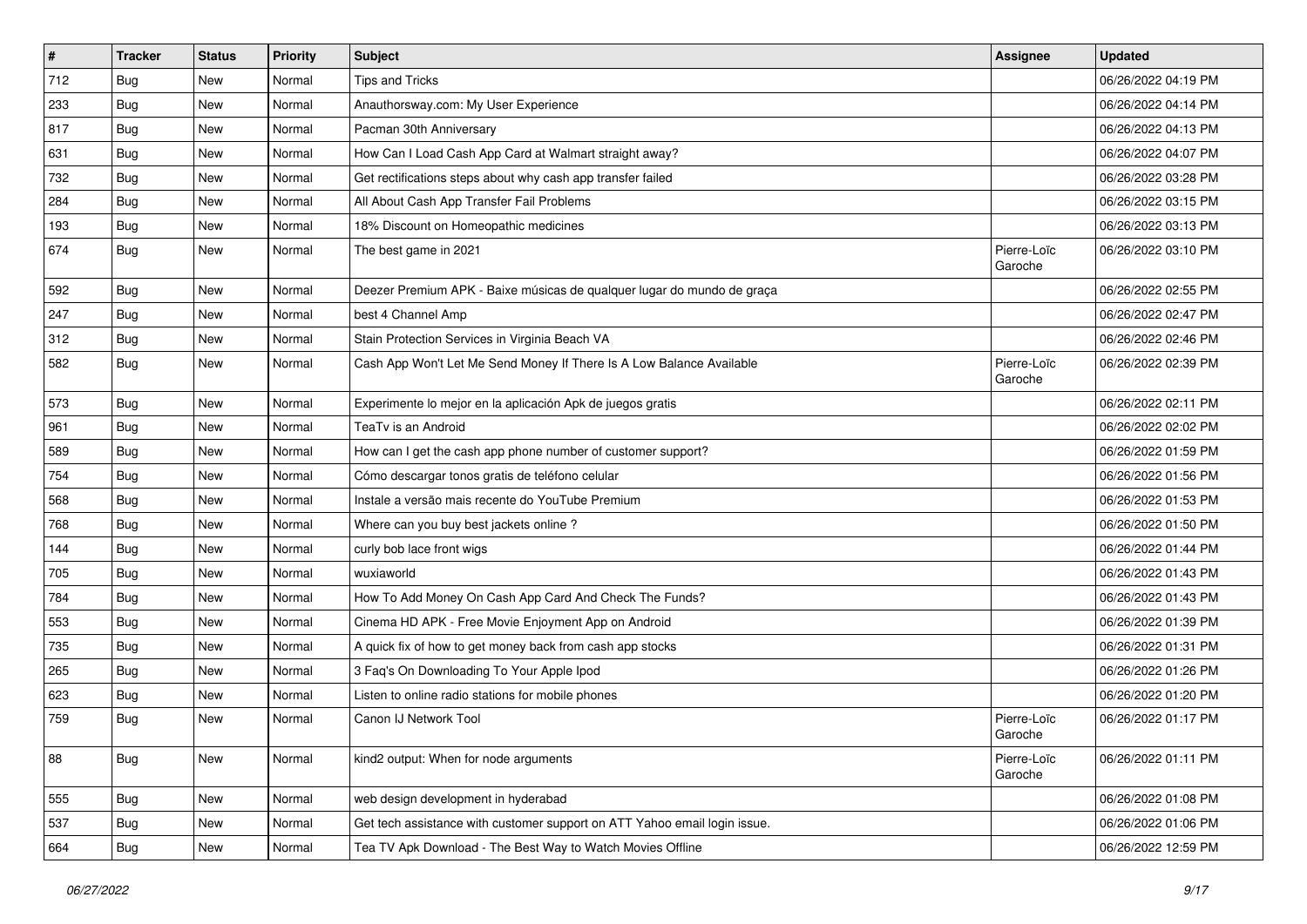| $\vert$ # | <b>Tracker</b> | <b>Status</b> | <b>Priority</b> | <b>Subject</b>                                                                   | <b>Assignee</b>        | <b>Updated</b>      |
|-----------|----------------|---------------|-----------------|----------------------------------------------------------------------------------|------------------------|---------------------|
| 811       | <b>Bug</b>     | New           | Normal          | Canon IJ Network Tool                                                            |                        | 06/26/2022 12:58 PM |
| 136       | Bug            | <b>New</b>    | Normal          | snappow                                                                          |                        | 06/26/2022 12:51 PM |
| 189       | Bug            | New           | Normal          | <b>College Biology Writing Services</b>                                          |                        | 06/26/2022 12:50 PM |
| 922       | <b>Bug</b>     | New           | Normal          | Why Is The Need For Assignment Writing Services?                                 |                        | 06/26/2022 12:42 PM |
| 783       | Bug            | <b>New</b>    | Normal          | How Do I Determine The Reasons And Solutions To Fix Cash App Transfer Failed?    |                        | 06/26/2022 12:30 PM |
| 749       | <b>Bug</b>     | New           | Normal          | The Best Bubble Shooter Game for Android                                         |                        | 06/26/2022 12:12 PM |
| 941       | Bug            | New           | Normal          | is Disney Now and Disney Plus different?                                         |                        | 06/26/2022 12:10 PM |
| 1115      | Bug            | New           | Normal          | How to access your saved favorite Tiktok                                         |                        | 06/26/2022 12:01 PM |
| 466       | <b>Bug</b>     | <b>New</b>    | Normal          | Floor Stripping Westchester MA                                                   |                        | 06/26/2022 11:57 AM |
| 549       | Bug            | <b>New</b>    | Normal          | Radio Luisteren                                                                  |                        | 06/26/2022 11:56 AM |
| 260       | Bug            | New           | Normal          | Web Design Services Near Me                                                      |                        | 06/26/2022 11:55 AM |
| 264       | <b>Bug</b>     | New           | Normal          | We Buy Your Unwanted Car                                                         | Corentin<br>Lauverjat  | 06/26/2022 11:42 AM |
| 150       | Bug            | New           | Normal          | dfgh                                                                             |                        | 06/26/2022 11:41 AM |
| 1120      | Bug            | <b>New</b>    | Normal          | Summary of 5 best coloring apps on phones                                        |                        | 06/26/2022 11:32 AM |
| 231       | Bug            | New           | Normal          | Is the ringtone download difficult or not?                                       | Pierre-Loïc<br>Garoche | 06/26/2022 11:30 AM |
| 230       | Bug            | <b>New</b>    | Normal          | Add Money To Cash App Card - Auto Cash Apps                                      |                        | 06/26/2022 11:25 AM |
| 574       | Bug            | New           | Normal          | How to fix the Epson printer offline issue due to a wired connection?            |                        | 06/26/2022 11:19 AM |
| 620       | <b>Bug</b>     | New           | Normal          | Viagra Meds: Fastest & Quick Delivery On Your Doorstep - USA                     |                        | 06/26/2022 11:15 AM |
| 604       | Bug            | <b>New</b>    | Normal          | <b>Idle Game Online</b>                                                          |                        | 06/26/2022 11:11 AM |
| 473       | Bug            | <b>New</b>    | Normal          | Floor Stripping Arlington MA                                                     |                        | 06/26/2022 11:10 AM |
| 257       | Bug            | New           | Normal          | Best latte machines                                                              |                        | 06/26/2022 11:07 AM |
| 788       | <b>Bug</b>     | New           | Normal          | Intro Maker Mod APK                                                              |                        | 06/26/2022 11:01 AM |
| 470       | <b>Bug</b>     | New           | Normal          | Commercial Floor Cleaning Westchester MA                                         |                        | 06/26/2022 10:56 AM |
| 140       | Bug            | <b>New</b>    | Normal          | sugarbalanceusa                                                                  |                        | 06/26/2022 10:54 AM |
| 567       | <b>Bug</b>     | New           | Normal          | Singapore assignment help                                                        |                        | 06/26/2022 10:52 AM |
| 118       | <b>Bug</b>     | New           | Normal          | golf                                                                             | Anonymous              | 06/26/2022 10:39 AM |
| 547       | Bug            | New           | Normal          | Get rid of the issue of cash app down by calling experts.                        |                        | 06/26/2022 10:38 AM |
| 952       | Bug            | <b>New</b>    | Normal          | Canon IJ Network Tool                                                            |                        | 06/26/2022 10:35 AM |
| 662       | Bug            | <b>New</b>    | Normal          | Oreo TV Download - The Easiest Way to Watch Live TV                              |                        | 06/26/2022 10:14 AM |
| 581       | <b>Bug</b>     | New           | Normal          | E-Learning Course Help                                                           |                        | 06/26/2022 10:14 AM |
| 597       | <b>Bug</b>     | New           | Normal          | Universo s / f Download                                                          |                        | 06/26/2022 10:14 AM |
| 617       | <b>Bug</b>     | New           | Normal          | Buy Vidalista Tablets (Tadalafil) at [\$25 OFF + Free Shipping] Vidalistatablets |                        | 06/26/2022 10:11 AM |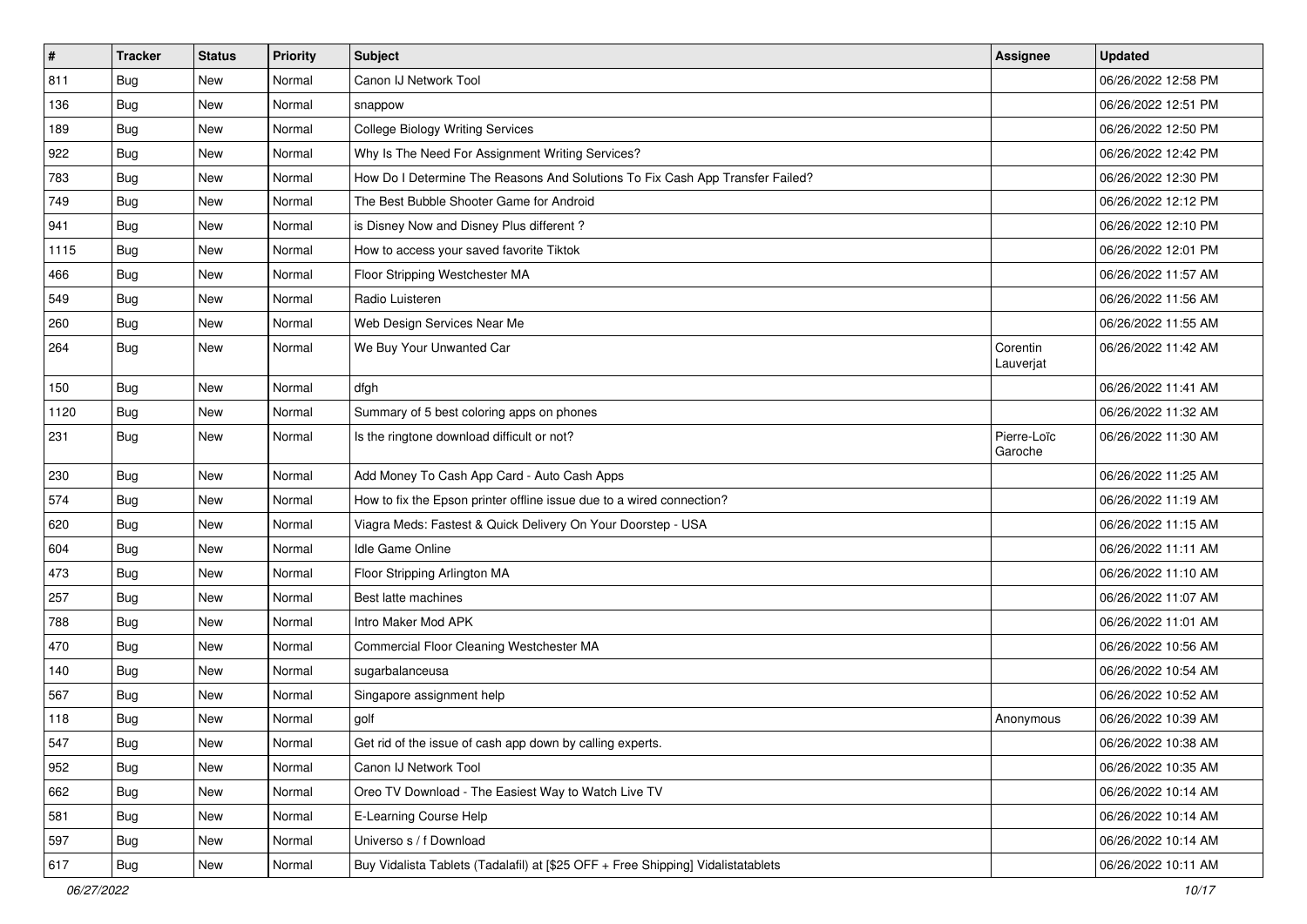| $\sharp$ | <b>Tracker</b> | <b>Status</b> | Priority | <b>Subject</b>                                                                                                                                           | <b>Assignee</b>        | <b>Updated</b>      |
|----------|----------------|---------------|----------|----------------------------------------------------------------------------------------------------------------------------------------------------------|------------------------|---------------------|
| 184      | Bug            | New           | Normal   | Affordable Business Writing Services                                                                                                                     |                        | 06/26/2022 09:46 AM |
| 993      | <b>Bug</b>     | <b>New</b>    | Normal   | IO Games Free Online                                                                                                                                     |                        | 06/26/2022 09:41 AM |
| 400      | Bug            | New           | Normal   | Office Moving Services in Potomac MD                                                                                                                     |                        | 06/26/2022 09:28 AM |
| 799      | Bug            | New           | Normal   | Who Is an ETL Engineer                                                                                                                                   |                        | 06/26/2022 09:27 AM |
| 989      | Bug            | New           | Normal   | Barewoods Wax Cigar                                                                                                                                      |                        | 06/26/2022 09:19 AM |
| 1111     | <b>Bug</b>     | New           | Normal   | LOLBeans is a fun battle royale game where you race with other players while avoiding obstacles. Reach the end<br>of the course in competitive gameplay! |                        | 06/26/2022 09:17 AM |
| 706      | Bug            | New           | Normal   | How Can You Cancel A Cash App Payment Without Any Prior Information?                                                                                     |                        | 06/26/2022 09:13 AM |
| 770      | Bug            | New           | Normal   | Canon IJ Network Tool                                                                                                                                    |                        | 06/26/2022 09:12 AM |
| 613      | Bug            | New           | Normal   | Buy Aspadol 100mg Tab Online in US, UK, AU   Erospharmacy                                                                                                |                        | 06/26/2022 09:10 AM |
| 115      | Bug            | New           | Normal   | <b>NFL LIVE STREAM</b>                                                                                                                                   |                        | 06/26/2022 08:48 AM |
| 958      | Bug            | New           | Normal   | Avail Cash app support service to know Sutton bank cash app number                                                                                       |                        | 06/26/2022 08:46 AM |
| 658      | <b>Bug</b>     | <b>New</b>    | Normal   | Watermelon Nutrition Facts And Health Benefits                                                                                                           |                        | 06/26/2022 08:33 AM |
| 984      | Bug            | New           | Normal   | How to disable, permanently delete Twitter account on phone, PC                                                                                          |                        | 06/26/2022 08:28 AM |
| 747      | Bug            | New           | Normal   | How to Install Tyflex Plus on Your Android Device                                                                                                        |                        | 06/26/2022 08:16 AM |
| 551      | Bug            | New           | Normal   | Why Do Students Need Online Best Dissertation Writing Services?                                                                                          |                        | 06/26/2022 08:15 AM |
| 874      | Bug            | New           | Normal   | Cómo descargar Minecraft Apk                                                                                                                             |                        | 06/26/2022 08:01 AM |
| 767      | Bug            | New           | Normal   | apkmod                                                                                                                                                   |                        | 06/26/2022 07:59 AM |
| 570      | <b>Bug</b>     | New           | Normal   | What is Sutton bank cash app customer service phone number?                                                                                              | Pierre-Loïc<br>Garoche | 06/26/2022 07:49 AM |
| 1102     | <b>Bug</b>     | <b>New</b>    | Normal   | Charlottesville Travel Guide?                                                                                                                            |                        | 06/26/2022 07:44 AM |
| 517      | Bug            | New           | Normal   | Proficient tips to take help of cash app support professionals:                                                                                          |                        | 06/26/2022 07:34 AM |
| 475      | Bug            | New           | Normal   | Floor Cleaning Arlington MA                                                                                                                              |                        | 06/26/2022 07:33 AM |
| 964      | <b>Bug</b>     | New           | Normal   | Can I Fix Cash App Transfer Failed Issues By Adding Sufficient Funds?                                                                                    |                        | 06/26/2022 07:21 AM |
| 771      | Bug            | New           | Normal   | united airlines baggage policy                                                                                                                           |                        | 06/26/2022 07:19 AM |
| 682      | Bug            | New           | Normal   | Does Facebook customer service live chat allow to speak with someone?                                                                                    |                        | 06/26/2022 07:17 AM |
| 814      | <b>Bug</b>     | New           | Normal   | Stage Fright Cure                                                                                                                                        | Pierre-Loïc<br>Garoche | 06/26/2022 07:04 AM |
| 628      | Bug            | New           | Normal   | CV reviewing services!                                                                                                                                   |                        | 06/26/2022 06:49 AM |
| 627      | Bug            | New           | Normal   | <b>HELO</b>                                                                                                                                              |                        | 06/26/2022 06:42 AM |
| 638      | Bug            | New           | Normal   | Run 3 game                                                                                                                                               |                        | 06/26/2022 06:31 AM |
| 217      | Bug            | New           | Normal   | How this service matter most?                                                                                                                            |                        | 06/26/2022 06:31 AM |
| 728      | Bug            | New           | Normal   | Will Cash App refund money if scammed? Hitches With Optimum Ease                                                                                         |                        | 06/26/2022 06:15 AM |
| 714      | <b>Bug</b>     | New           | Normal   | Cuevana 3 Premium - Enjoy Your Favorite Movies and TV Shows on Your Smart TV                                                                             |                        | 06/26/2022 06:14 AM |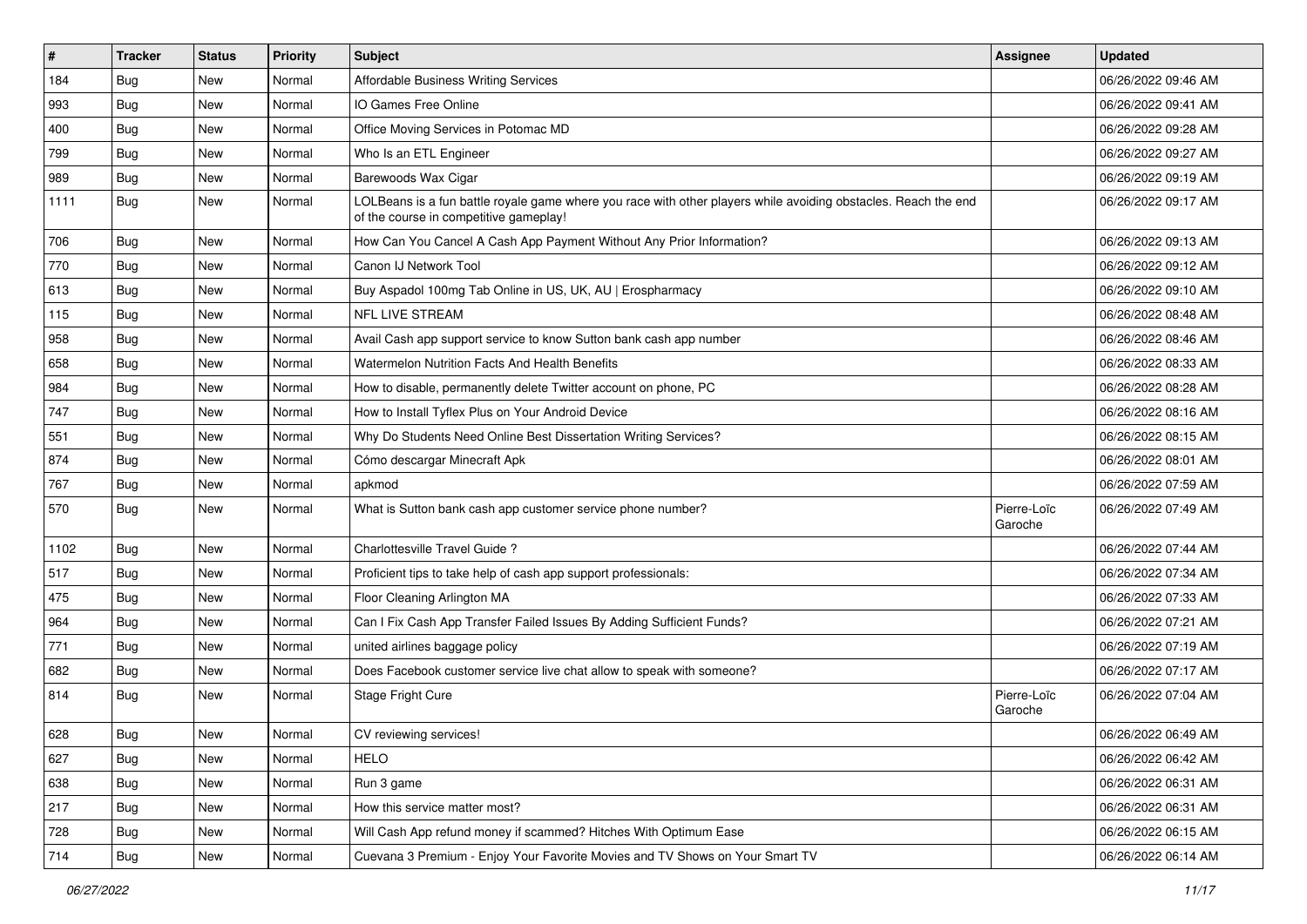| $\vert$ # | <b>Tracker</b> | <b>Status</b> | <b>Priority</b> | <b>Subject</b>                                                     | <b>Assignee</b>        | <b>Updated</b>      |
|-----------|----------------|---------------|-----------------|--------------------------------------------------------------------|------------------------|---------------------|
| 977       | <b>Bug</b>     | New           | Normal          | Fans of the Old Country will like this book.                       |                        | 06/26/2022 05:54 AM |
| 990       | Bug            | <b>New</b>    | Normal          | Mushrooms                                                          |                        | 06/26/2022 05:41 AM |
| 198       | Bug            | New           | Normal          | DR. RECKEWEG R42 (HAEMOVENIN) (22ML)                               |                        | 06/26/2022 05:31 AM |
| 946       | <b>Bug</b>     | New           | Normal          | What is Plex and Is Plex Legal?                                    |                        | 06/26/2022 05:23 AM |
| 128       | Bug            | <b>New</b>    | Normal          | dfgbd                                                              |                        | 06/26/2022 05:07 AM |
| 465       | <b>Bug</b>     | New           | Normal          | Carpet Cleaning Westchester MA                                     |                        | 06/26/2022 05:07 AM |
| 717       | <b>Bug</b>     | New           | Normal          | Disney Plus Apk - Watch Movies and TV Shows on Your Device         |                        | 06/26/2022 04:56 AM |
| 686       | Bug            | New           | Normal          | Welcome To The Most Demandable Mahipalpur Escorts Agency           |                        | 06/26/2022 04:37 AM |
| 950       | <b>Bug</b>     | New           | Normal          | ij.start canon                                                     |                        | 06/26/2022 04:35 AM |
| 310       | Bug            | <b>New</b>    | Normal          | Mattress Cleaning Services in Virginia Beach VA                    |                        | 06/26/2022 04:33 AM |
| 197       | <b>Bug</b>     | New           | Normal          | SBL JABORANDI PLUS HAIR OIL - COMPLETE SCALP CARE (100ML)          |                        | 06/26/2022 04:26 AM |
| 829       | <b>Bug</b>     | New           | Normal          | Write My Dissertation For Me UK                                    | Pierre-Loïc<br>Garoche | 06/26/2022 04:13 AM |
| 935       | Bug            | New           | Normal          | MovieBox Pro Apk - Watch Movies and TV Shows on Your Android Phone |                        | 06/26/2022 04:11 AM |
| 677       | Bug            | New           | Normal          | Logo Design Services Near Me                                       |                        | 06/26/2022 02:32 AM |
| 621       | Bug            | New           | Normal          | Buy All Modafinil & Armodafinil Tablets @Buy Modafinil US          |                        | 06/26/2022 02:20 AM |
| 741       | <b>Bug</b>     | New           | Normal          | <b>Blockchain Technology Solutions</b>                             |                        | 06/26/2022 02:19 AM |
| 586       | Bug            | <b>New</b>    | Normal          | Best Modifications For Your Mobile Phone                           |                        | 06/26/2022 01:51 AM |
| 161       | Bug            | New           | Normal          | dfdrtyuio                                                          |                        | 06/26/2022 01:46 AM |
| 259       | Bug            | <b>New</b>    | Normal          | call center services                                               |                        | 06/26/2022 01:30 AM |
| 542       | Bug            | New           | Normal          | Web N Logo Design                                                  |                        | 06/26/2022 01:28 AM |
| 554       | Bug            | <b>New</b>    | Normal          | XvideoStudio Video Editor APK Free Download on TechToDown          |                        | 06/26/2022 01:18 AM |
| 352       | Bug            | New           | Normal          | Tile & Grout Cleaning Services in Chesapeake VA                    |                        | 06/26/2022 01:05 AM |
| 659       | <b>Bug</b>     | New           | Normal          | Olive Oil Properties And Health Benefits                           |                        | 06/26/2022 12:59 AM |
| 650       | <b>Bug</b>     | New           | Normal          | <b>Cherries Health Benefits</b>                                    |                        | 06/26/2022 12:57 AM |
| 202       | Bug            | <b>New</b>    | Normal          | blonde wig                                                         |                        | 06/26/2022 12:52 AM |
| 587       | Bug            | New           | Normal          | Why Picsart Pro Offers Great Features                              |                        | 06/26/2022 12:18 AM |
| 602       | <b>Bug</b>     | New           | Normal          | Best Essay Writing Service UK                                      | Pierre-Loïc<br>Garoche | 06/26/2022 12:16 AM |
| 563       | Bug            | <b>New</b>    | Normal          | Understanding the Difference Between Free and Paid Mod Apks        |                        | 06/26/2022 12:15 AM |
| 708       | Bug            | <b>New</b>    | Normal          | Efficient ways to proceed with the cash app dispute process?       |                        | 06/26/2022 12:08 AM |
| 630       | Bug            | New           | Normal          | How Can I Load Cash App Card at Walmart straight away?             |                        | 06/26/2022 12:04 AM |
| 635       | Bug            | New           | Normal          | Buy Steroids Online with OurMedicnes.com   Best Quality Steroids   |                        | 06/26/2022 12:01 AM |
| 954       | <b>Bug</b>     | New           | Normal          | AZ Screen Recorder Mod                                             |                        | 06/25/2022 11:24 PM |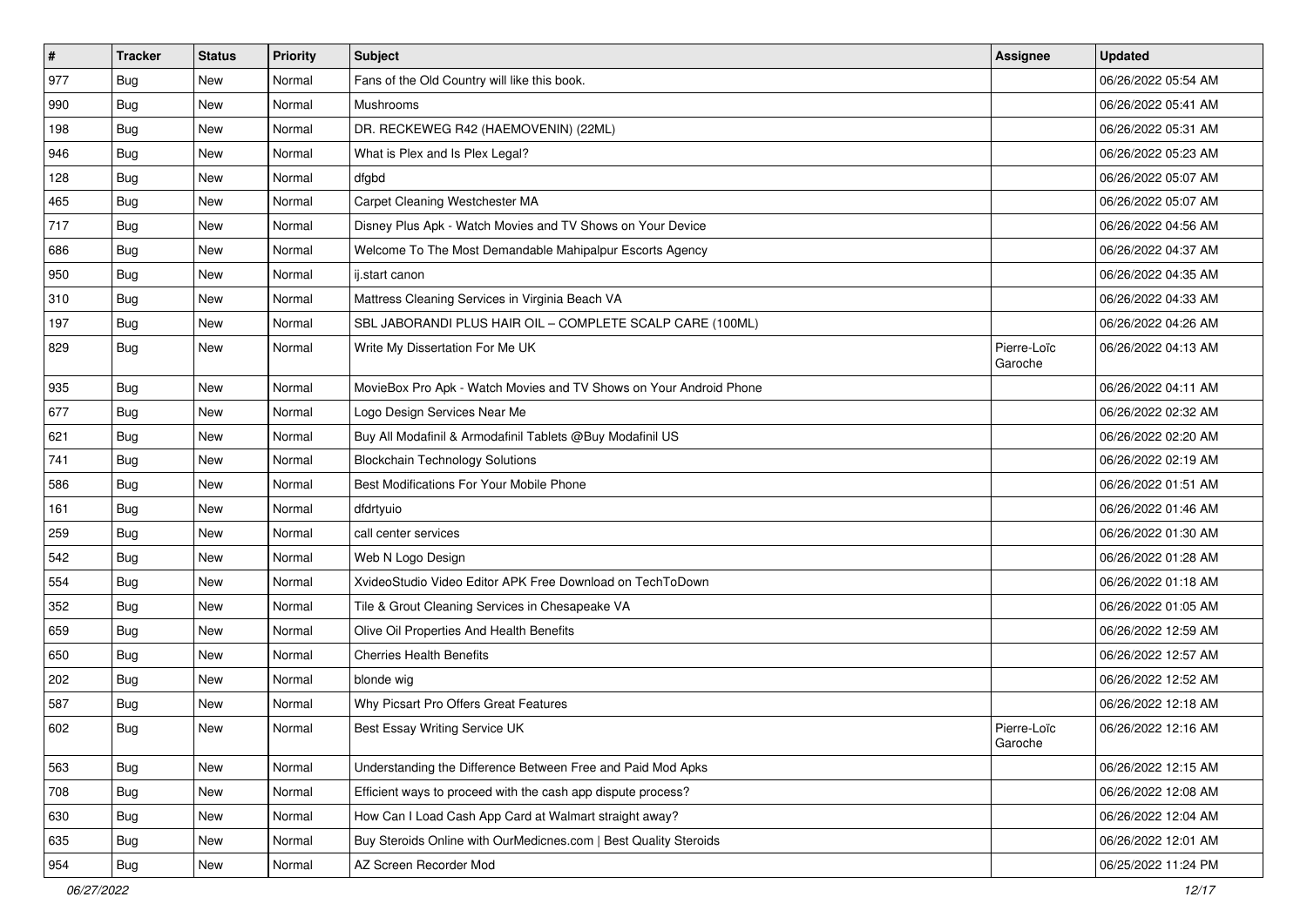| $\vert$ # | <b>Tracker</b> | <b>Status</b> | <b>Priority</b> | <b>Subject</b>                                                                                          | <b>Assignee</b>      | <b>Updated</b>      |
|-----------|----------------|---------------|-----------------|---------------------------------------------------------------------------------------------------------|----------------------|---------------------|
| 227       | <b>Bug</b>     | New           | Normal          | Cash App Help & Solutions - Here You Will Get Better Assistance                                         |                      | 06/25/2022 11:21 PM |
| 477       | <b>Bug</b>     | New           | Normal          | What Does Online Coupon Mean?                                                                           |                      | 06/25/2022 11:15 PM |
| 742       | Bug            | New           | Normal          | How Long Does Cash App Support Take To Respond For A Better Support?                                    |                      | 06/25/2022 11:00 PM |
| 479       | <b>Bug</b>     | New           | Normal          | Limousine Service Bellevue WA                                                                           |                      | 06/25/2022 10:54 PM |
| 955       | Bug            | <b>New</b>    | Normal          | How Long Does Verification Take On Cash App If You Apply For The Verification?                          | Christophe<br>Garion | 06/25/2022 10:50 PM |
| 800       | Bug            | New           | Normal          | Who Is an ETL Engineer                                                                                  |                      | 06/25/2022 10:31 PM |
| 1114      | Bug            | New           | Normal          | To control the car, all you must do is click to go left or right and release the button to go straight. |                      | 06/25/2022 10:15 PM |
| 956       | Bug            | New           | Normal          | FNF Free Mods Online                                                                                    |                      | 06/25/2022 09:59 PM |
| 1106      | Bug            | New           | Normal          | How Do I Get Cash App ++ Without Confronting Any Technical Glitches?                                    |                      | 06/25/2022 09:53 PM |
| 185       | Bug            | New           | Normal          | Non-Plagiarized Research Writing                                                                        |                      | 06/25/2022 09:34 PM |
| 710       | <b>Bug</b>     | New           | Normal          | Take Necessary Assistance If You Are Unable Activate Cash App Card                                      |                      | 06/25/2022 09:26 PM |
| 1103      | Bug            | <b>New</b>    | Normal          | Idle game fix bug                                                                                       |                      | 06/25/2022 09:08 PM |
| 979       | Bug            | New           | Normal          | Free Gas Cards for the Unemployed                                                                       |                      | 06/25/2022 09:02 PM |
| 668       | Bug            | New           | Normal          | Get to know Cash App Refund Process here                                                                |                      | 06/25/2022 08:53 PM |
| 731       | <b>Bug</b>     | New           | Normal          | Avail Of Cash App Customer Service If Unable To Down Cash App Mobile App?                               |                      | 06/25/2022 08:36 PM |
| 615       | Bug            | New           | Normal          | CheapestMedsShop   100% Safe Medicines Online in USA UK & AUS.                                          |                      | 06/25/2022 08:36 PM |
| 695       | Bug            | <b>New</b>    | Normal          | Refer Listas IPTV Apk                                                                                   |                      | 06/25/2022 08:23 PM |
| 600       | Bug            | New           | Normal          | Play Store Pro                                                                                          |                      | 06/25/2022 08:17 PM |
| 225       | Bug            | New           | Normal          | instant personal loan                                                                                   |                      | 06/25/2022 08:11 PM |
| 450       | Bug            | New           | Normal          | Floor Stripping Quincy MA                                                                               |                      | 06/25/2022 08:06 PM |
| 457       | <b>Bug</b>     | <b>New</b>    | Normal          | Carpet Cleaning Medford MA                                                                              |                      | 06/25/2022 07:36 PM |
| 704       | Bug            | New           | Normal          | Reach support team of Chime Customer Service for instant help                                           |                      | 06/25/2022 07:25 PM |
| 524       | Bug            | New           | Normal          | How Does Google Account Recovery Work If Your Account Is Hacked?                                        |                      | 06/25/2022 07:08 PM |
| 178       | <b>Bug</b>     | New           | Normal          | transparent lace wigs                                                                                   |                      | 06/25/2022 07:07 PM |
| 564       | Bug            | <b>New</b>    | Normal          | How To Install RepelisPlus On Your Android Phone?                                                       |                      | 06/25/2022 06:46 PM |
| 1024      | Bug            | New           | Normal          | How to choose the right broker                                                                          |                      | 06/25/2022 06:23 PM |
| 1025      | <b>Bug</b>     | New           | Normal          | how to change the logo in wordpress                                                                     |                      | 06/25/2022 06:20 PM |
| 1026      | <b>Bug</b>     | New           | Normal          | New Puzzle Game for All Age - Dordle                                                                    |                      | 06/25/2022 06:17 PM |
| 1027      | Bug            | New           | Normal          | Word hurdle: Viral and Fun Online Game                                                                  |                      | 06/25/2022 06:13 PM |
| 636       | Bug            | New           | Normal          | What is the most popular furniture color?                                                               |                      | 06/25/2022 04:57 PM |
| 483       | <b>Bug</b>     | New           | Normal          | UK best essay writing service                                                                           |                      | 06/25/2022 04:05 PM |
| 598       | Bug            | New           | Normal          | Universo s / f Download                                                                                 |                      | 06/25/2022 03:38 PM |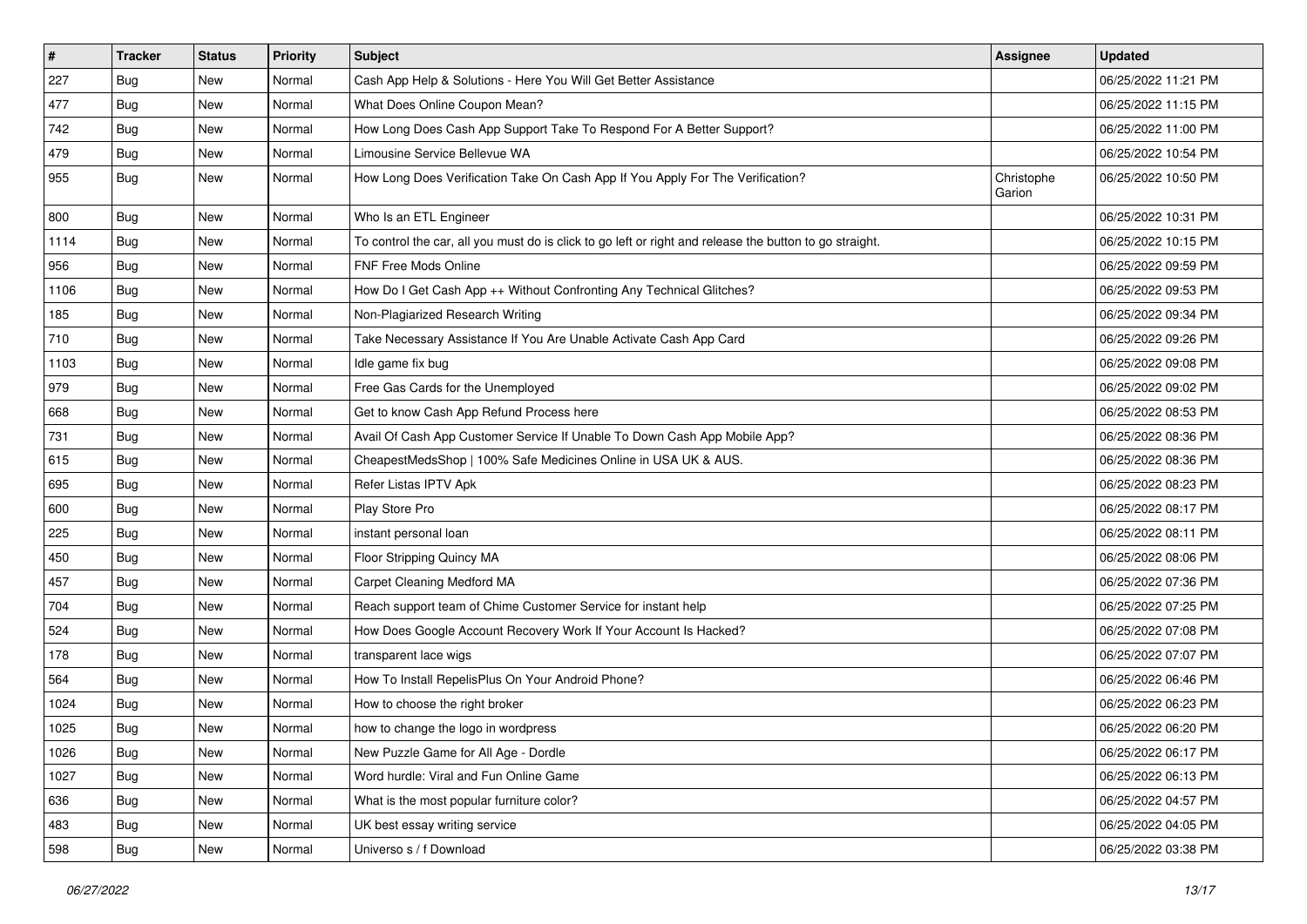| $\vert$ # | <b>Tracker</b> | <b>Status</b> | Priority | Subject                                                                                                      | <b>Assignee</b>        | <b>Updated</b>      |
|-----------|----------------|---------------|----------|--------------------------------------------------------------------------------------------------------------|------------------------|---------------------|
| 724       | <b>Bug</b>     | New           | Normal   | Dial Chime Customer support number for a quick response                                                      |                        | 06/25/2022 10:58 AM |
| 765       | Bug            | New           | Normal   | Follow proper initiatives to check my cash app                                                               |                        | 06/25/2022 10:08 AM |
| 239       | Bug            | New           | Normal   | Algunas características más de Choices MOD APK                                                               |                        | 06/25/2022 10:05 AM |
| 641       | Bug            | New           | Normal   | Get Best Economics Dissertation Writing Service                                                              |                        | 06/25/2022 10:04 AM |
| 711       | Bug            | New           | Normal   | Human Fall Flat Apk Download                                                                                 |                        | 06/25/2022 09:44 AM |
| 1126      | <b>Bug</b>     | New           | Normal   | 1P LSD                                                                                                       |                        | 06/25/2022 09:36 AM |
| 781       | Bug            | New           | Normal   | Free Whatsapp Group to Join                                                                                  |                        | 06/25/2022 01:25 AM |
| 344       | Bug            | New           | Normal   | Odor Removal Services in Chesapeake VA                                                                       |                        | 06/25/2022 12:42 AM |
| 182       | Bug            | New           | Normal   | <b>Healthcare Custom Writing Services</b>                                                                    |                        | 06/25/2022 12:31 AM |
| 210       | Bug            | New           | Normal   | Issue with check symbol in Cash App? Dial assist number with calling Cash App customer service phone number. |                        | 06/24/2022 10:52 PM |
| 316       | <b>Bug</b>     | New           | Normal   | Finden Sie den besten Klingelton für Ihr Telefon                                                             |                        | 06/24/2022 10:28 PM |
| 721       | Bug            | New           | Normal   | Cómo instalar un Mod Apk                                                                                     |                        | 06/24/2022 09:39 PM |
| 707       | Bug            | New           | Normal   | Why Accounting Assignments Are Beneficial For The Students?                                                  | Pierre-Loïc<br>Garoche | 06/24/2022 09:16 PM |
| 629       | Bug            | New           | Normal   | How Can I Load Cash App Card at Walmart straight away?                                                       |                        | 06/24/2022 07:55 PM |
| 461       | Bug            | New           | Normal   | Germs Removal Medford MA                                                                                     |                        | 06/24/2022 05:59 PM |
| 603       | Bug            | New           | Normal   | Premiere gratuito da lista de IPTV                                                                           |                        | 06/24/2022 05:30 PM |
| 701       | Bug            | New           | Normal   | Why Law Essay Helper UK is Necessary?                                                                        |                        | 06/24/2022 03:17 PM |
| 516       | <b>Bug</b>     | New           | Normal   | Does Cash App Help To Get Cash App Refund Without Any Interruption?                                          |                        | 06/24/2022 01:56 PM |
| 599       | Bug            | New           | Normal   | Do you know how to delete cash app account from your computer?                                               |                        | 06/24/2022 10:42 AM |
| 1125      | Bug            | New           | Normal   | What is Wordscapes?                                                                                          |                        | 06/24/2022 09:05 AM |
| 661       | <b>Bug</b>     | New           | Normal   | Turbo VPN MOD APK Download                                                                                   |                        | 06/24/2022 08:51 AM |
| 762       | Bug            | New           | Normal   | How To Add Money To A Cash App Card If Struggling With Low Amount?                                           |                        | 06/24/2022 07:48 AM |
| 736       | <b>Bug</b>     | New           | Normal   | I Want to Edit in My Website (transfer-factor.net) Unfortunately, Unable to Edit It                          |                        | 06/24/2022 07:32 AM |
| 678       | Bug            | New           | Normal   | How to be a winner in buidnow gg                                                                             |                        | 06/24/2022 06:57 AM |
| 1124      | Bug            | New           | Normal   | Cookie clicker unblocked                                                                                     |                        | 06/24/2022 05:14 AM |
| 688       | <b>Bug</b>     | New           | Normal   | How to use twitch.tv/activate?                                                                               |                        | 06/24/2022 04:16 AM |
| 1123      | <b>Bug</b>     | New           | Normal   | Where To Watch FIFA World Cup 2022                                                                           |                        | 06/24/2022 03:51 AM |
| 761       | Bug            | New           | Normal   | What is it about basketball that makes it so popular in the United States?                                   | Corentin<br>Lauverjat  | 06/24/2022 03:48 AM |
| 134       | Bug            | <b>New</b>    | Normal   | wisegolfers                                                                                                  |                        | 06/24/2022 03:34 AM |
| 933       | <b>Bug</b>     | New           | Normal   | How Can I Watch Movies on My Mobile Phone                                                                    |                        | 06/24/2022 12:55 AM |
| 816       | <b>Bug</b>     | New           | Normal   | Play Scribble io fun with everyone                                                                           |                        | 06/23/2022 10:52 AM |
| 1122      | Bug            | <b>New</b>    | Normal   | Count the number of words on the Microsoft Word application in the phone                                     |                        | 06/23/2022 04:19 AM |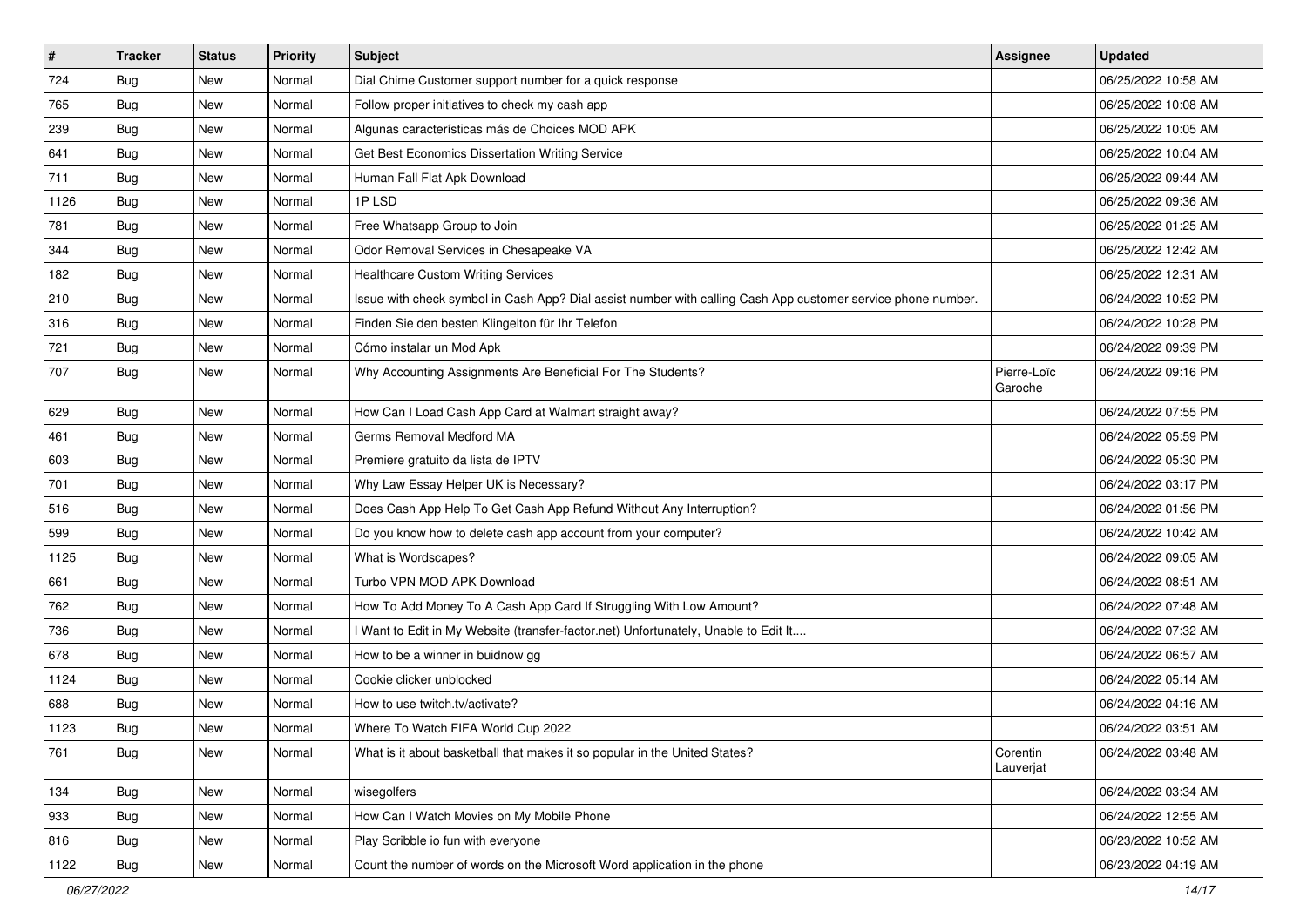| $\vert$ # | <b>Tracker</b> | <b>Status</b> | Priority | <b>Subject</b>                                                           | <b>Assignee</b>        | <b>Updated</b>      |
|-----------|----------------|---------------|----------|--------------------------------------------------------------------------|------------------------|---------------------|
| 313       | <b>Bug</b>     | New           | Normal   | Water Extraction Services in Virginia Beach VA                           |                        | 06/23/2022 02:14 AM |
| 766       | Bug            | <b>New</b>    | Normal   | Pobreflix Mod APK Review                                                 |                        | 06/23/2022 01:39 AM |
| 562       | Bug            | <b>New</b>    | Normal   | Learn Basic Mahjong Rules                                                |                        | 06/23/2022 12:48 AM |
| 245       | <b>Bug</b>     | New           | Normal   | Write My Essay For Me Cheap                                              |                        | 06/22/2022 05:30 PM |
| 926       | Bug            | New           | Normal   | tavor 7                                                                  |                        | 06/22/2022 05:08 PM |
| 155       | Bug            | New           | Normal   | Cant access my cash app account                                          | Pierre-Loïc<br>Garoche | 06/22/2022 02:15 PM |
| 1121      | Bug            | <b>New</b>    | Normal   | LustreC do not run                                                       |                        | 06/22/2022 08:43 AM |
| 796       | Bug            | <b>New</b>    | Normal   | How Does Cash App ++ actually work and What is the process of it         |                        | 06/22/2022 07:03 AM |
| 786       | Bug            | <b>New</b>    | Normal   | Best Assignment Help in Australia & UK                                   |                        | 06/21/2022 09:28 PM |
| 1069      | Bug            | <b>New</b>    | Normal   | how to get cash app support phone number 24*7 available                  |                        | 06/21/2022 08:36 PM |
| 249       | <b>Bug</b>     | New           | Normal   | Steps to Activate Cash App Card in Less then 2 Minutes - Get Information | Pierre-Loïc<br>Garoche | 06/21/2022 07:52 PM |
| 1072      | Bug            | <b>New</b>    | Normal   | ij.start canon                                                           |                        | 06/21/2022 06:56 PM |
| 1071      | Bug            | <b>New</b>    | Normal   | Cinema HD Review - Cinemahdv2.net                                        |                        | 06/21/2022 06:54 PM |
| 464       | Bug            | <b>New</b>    | Normal   | Upholstery Cleaning Westchester MA                                       |                        | 06/21/2022 04:02 PM |
| 1119      | <b>Bug</b>     | <b>New</b>    | Normal   | Klondike Solitaire                                                       |                        | 06/21/2022 08:25 AM |
| 624       | Bug            | <b>New</b>    | Normal   | Use go with the Driving Directions for your go                           |                        | 06/21/2022 04:54 AM |
| 321       | Bug            | New           | Normal   | Tile & Grout Cleaning Services in Virginia Beach VA                      |                        | 06/21/2022 03:04 AM |
| 1113      | <b>Bug</b>     | New           | Normal   | Press the button to control your car                                     |                        | 06/20/2022 12:09 PM |
| 1092      | Bug            | <b>New</b>    | Normal   | Ellison Estate Vineyard                                                  |                        | 06/20/2022 12:03 PM |
| 1088      | Bug            | <b>New</b>    | Normal   | Health And Fitness Tips 2022                                             | Pierre-Loïc<br>Garoche | 06/20/2022 06:42 AM |
| 1110      | <b>Bug</b>     | <b>New</b>    | Normal   | Six Guns Mod Apk Answers Your Questions                                  | Pierre-Loïc<br>Garoche | 06/20/2022 04:42 AM |
| 860       | Bug            | <b>New</b>    | Normal   | pokemon guide                                                            | Pierre-Loïc<br>Garoche | 06/18/2022 08:18 PM |
| 895       | Bug            | <b>New</b>    | Normal   | Cash App Scams                                                           |                        | 06/18/2022 02:36 PM |
| 176       | Bug            | <b>New</b>    | Normal   | instant loan without documents                                           |                        | 06/18/2022 01:43 PM |
| 253       | Bug            | New           | Normal   | Florence Lawrence                                                        |                        | 06/18/2022 01:09 PM |
| 776       | <b>Bug</b>     | <b>New</b>    | Normal   | Wibargain                                                                |                        | 06/17/2022 08:52 PM |
| 670       | Bug            | New           | Normal   | JTWhatsApp Apk - The New and Improved WhatsApp                           |                        | 06/17/2022 04:36 PM |
| 339       | <b>Bug</b>     | New           | Normal   | Upholstery Cleaning Services in Norfolk VA                               |                        | 06/17/2022 04:36 AM |
| 918       | Bug            | <b>New</b>    | Normal   | Antivirus for IOS                                                        |                        | 06/16/2022 10:36 PM |
| 1101      | Bug            | New           | Normal   | How to Delete Cash App History at once?                                  |                        | 06/16/2022 06:49 AM |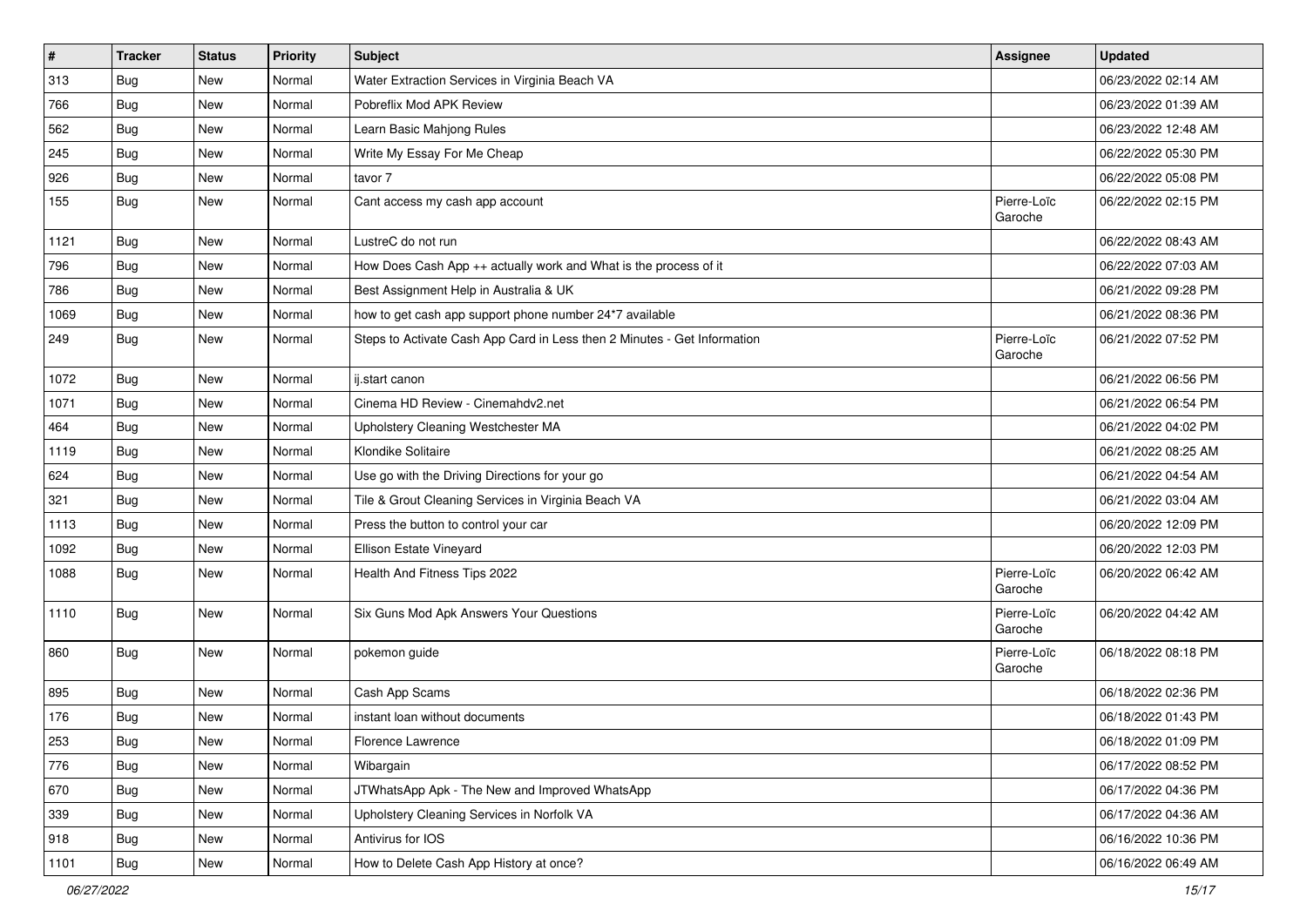| $\vert$ # | <b>Tracker</b> | <b>Status</b> | <b>Priority</b> | <b>Subject</b>                                              | <b>Assignee</b>        | <b>Updated</b>      |
|-----------|----------------|---------------|-----------------|-------------------------------------------------------------|------------------------|---------------------|
| 949       | <b>Bug</b>     | New           | Normal          | <b>Educational Games</b>                                    |                        | 06/15/2022 09:11 PM |
| 1078      | Bug            | <b>New</b>    | Normal          | What Bank Is Cash App On Plaid? Find Clarity And Assistance |                        | 06/15/2022 11:56 AM |
| 1080      | Bug            | New           | Normal          | How to use Math Wallet   Nexo wallet   CoinTiger Exchange   |                        | 06/15/2022 11:56 AM |
| 1082      | <b>Bug</b>     | New           | Normal          | Reset chime bank password without phone number              |                        | 06/15/2022 11:56 AM |
| 1079      | Bug            | <b>New</b>    | Normal          | How to get cheap psychology assignment?                     |                        | 06/15/2022 06:00 AM |
| 1089      | <b>Bug</b>     | New           | Normal          | Pay Someone To Do My Assignment                             |                        | 06/15/2022 04:44 AM |
| 925       | Bug            | New           | Normal          | tavor 7                                                     |                        | 06/15/2022 03:45 AM |
| 1094      | <b>Bug</b>     | <b>New</b>    | Normal          | What time does direct deposit hit Cash App?                 |                        | 06/14/2022 03:27 PM |
| 1093      | <b>Bug</b>     | <b>New</b>    | Normal          | Uniswap Exchange                                            | Christophe<br>Garion   | 06/14/2022 11:55 AM |
| 1091      | Bug            | New           | Normal          | Find family fun indoors and outdoors in the Jungfrau Region |                        | 06/14/2022 09:33 AM |
| 828       | <b>Bug</b>     | <b>New</b>    | Normal          | Nursery management                                          |                        | 06/13/2022 08:55 AM |
| 191       | Bug            | <b>New</b>    | Normal          | <b>B2B Branding</b>                                         |                        | 06/13/2022 12:50 AM |
| 692       | Bug            | New           | Normal          | Esports 888b                                                |                        | 06/12/2022 10:04 AM |
| 1051      | Bug            | New           | Normal          | Dental Supplies USA                                         |                        | 06/11/2022 09:20 PM |
| 1090      | Bug            | <b>New</b>    | Normal          | Pay Someone To Do My Assignment                             |                        | 06/11/2022 03:15 PM |
| 1064      | <b>Bug</b>     | New           | Normal          | How to delete Cash App history?                             | Pierre-Loïc<br>Garoche | 06/11/2022 10:29 AM |
| 1076      | Bug            | <b>New</b>    | Normal          | DedicatedHosting4u                                          |                        | 06/11/2022 09:15 AM |
| 1083      | <b>Bug</b>     | New           | Normal          | coin base review                                            |                        | 06/11/2022 09:13 AM |
| 1084      | <b>Bug</b>     | <b>New</b>    | Normal          | <b>Trippie Redd</b>                                         |                        | 06/11/2022 09:05 AM |
| 1087      | <b>Bug</b>     | New           | Normal          | How do new writers start out?                               |                        | 06/10/2022 03:25 PM |
| 912       | <b>Bug</b>     | New           | Normal          | Cuphead Mobile Game Review                                  |                        | 06/09/2022 10:14 AM |
| 1073      | <b>Bug</b>     | New           | Normal          | Cricut Design Space                                         |                        | 06/07/2022 09:34 PM |
| 1057      | <b>Bug</b>     | New           | Normal          | <b>CCPlay Education Edition APK</b>                         |                        | 06/07/2022 04:07 AM |
| 1065      | Bug            | <b>New</b>    | Normal          | The top foreign language training game in 2022              |                        | 06/07/2022 04:05 AM |
| 1074      | <b>Bug</b>     | New           | Normal          | Dissertation writing help at economical rates!              | Christophe<br>Garion   | 06/06/2022 04:48 PM |
| 1002      | i Bug          | New           | Normal          | Chemistry Assignment Help                                   |                        | 06/04/2022 09:58 AM |
| 223       | Bug            | New           | Normal          | WhatsApp Plus: Download, Update and Themes                  |                        | 06/03/2022 08:07 PM |
| 441       | <b>Bug</b>     | New           | Normal          | Carpet Cleaning Watertown MA                                |                        | 06/02/2022 06:00 PM |
| 454       | Bug            | New           | Normal          | Commercial Floor Cleaning Quincy MA                         |                        | 06/02/2022 05:59 PM |
| 1068      | <b>Bug</b>     | New           | Normal          | 123.hp.com/laserjet                                         |                        | 05/31/2022 12:22 PM |
| 1067      | <b>Bug</b>     | New           | Normal          | Cricut.com/setup                                            |                        | 05/31/2022 12:19 PM |